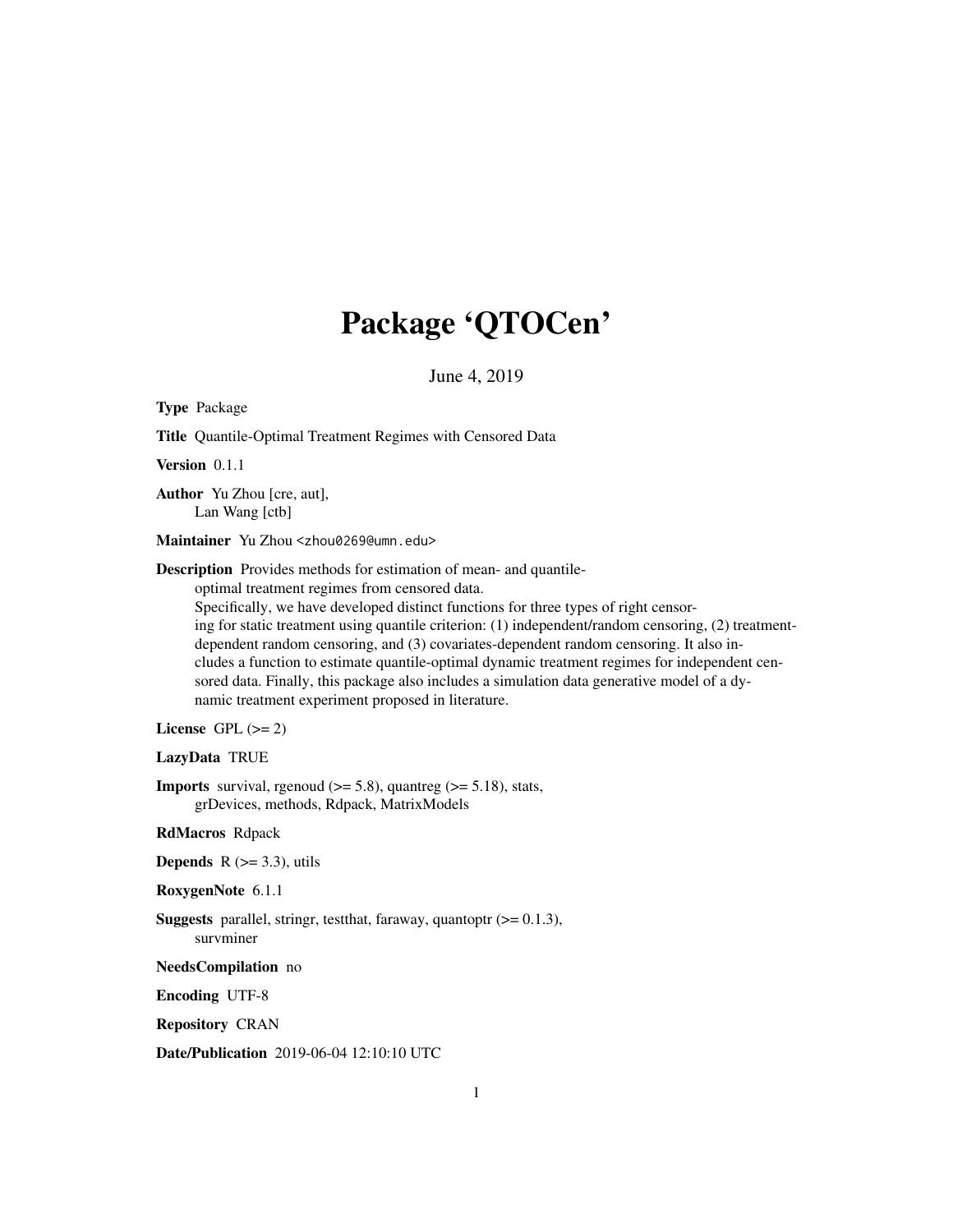# <span id="page-1-0"></span>R topics documented:

#### **Index** [28](#page-27-0) **28**

Bnk\_func *Generate biquadratic kernel weights for a univariate variable*

# Description

This is the biquadratic kernel function, that weights observations by their distances to the target observation.

# Usage

Bnk\_func(x0k, Xk, bw.bnk)

# Arguments

| x0k    | Numeric scalar. One univariate covariate value of interest from one observation. |
|--------|----------------------------------------------------------------------------------|
| Xk     | Numerical vector. The vector of the same covariate from observations             |
| bw.bnk | The bandwith scalar parameter.                                                   |

# Value

This function returns a list of kernel weights with the same length of input Xk.

# Note

This function is widely used for generating kernel weights for nonparametrically estimating conditional survival functions. See Section 2.3 of (Wang and Wang 2009).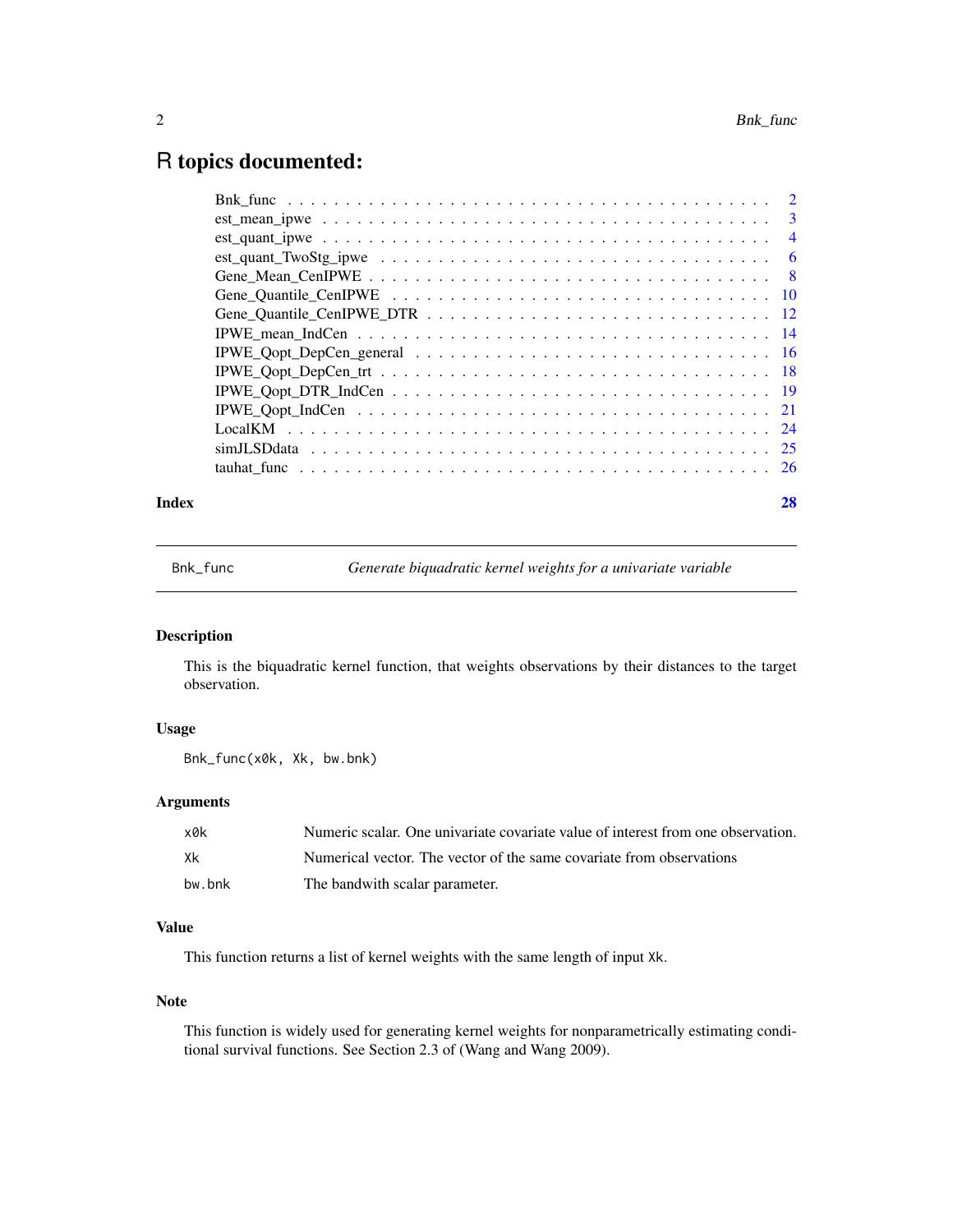# <span id="page-2-0"></span>est\_mean\_ipwe 3

#### References

Wang HJ, Wang L (2009). "Locally weighted censored quantile regression." *Journal of the American Statistical Association*, 104(487), 1117–1128.

#### Examples

Bnk\_func(x0k=0, Xk=c(-5:5), bw.bnk=10)

est\_mean\_ipwe *Estimate the marginal mean response of a linear static treatment regime*

### Description

Assume we have binary treatment options for each subject in the target population. This function evaluates a given treatment regime by the estimated marginal mean response. We assume the space of treatment regimes are linear decision functions indexed by parametric coefficients.

This R function is an empirical *value function* in the literature of optimal treatment regime estimation. Since the goal here is to maximize population's marginal mean response, this function, which estimates the performance of a set of parameters in terms of the **marginal mean**, is the objective function in a nonparametric policy-search method.

The user facing application which utilizes this function is [IPWE\\_mean\\_IndCen](#page-13-1).

# Usage

```
est_mean_ipwe(beta, x, censor_y, delta, ph, a, ghat,
  check_complete = TRUE)
```
#### Arguments

| beta     | Numeric vector. A set of parameter that indexes the regime.                                                                                                                                                                                                                                                                                                        |
|----------|--------------------------------------------------------------------------------------------------------------------------------------------------------------------------------------------------------------------------------------------------------------------------------------------------------------------------------------------------------------------|
| X        | Numeric Matrix. The baseline covariates from all observed data.                                                                                                                                                                                                                                                                                                    |
| censor_y | Numeric vector. The censored survival times from all observed data, i.e. censor $y = min(Y, C)$                                                                                                                                                                                                                                                                    |
| delta    | Numeric vector. The censoring indicators from all observed data. We use 1 for<br>uncensored, 0 for censored.                                                                                                                                                                                                                                                       |
| ph       | Numeric vector. The estimated propensity score of being assigned treatment A=1<br>by the original data generation mechanism for all observed data.                                                                                                                                                                                                                 |
| a        | Numeric vector. The vector of observed treatment level for all observed data.<br>Treatment levels should be coded as 0/1.                                                                                                                                                                                                                                          |
| ghat     | Numeric vector. The conditional/unconditional probabilities of event that the<br>censoring variable is larger than the observed survival time given covariates for<br>each observation. a.k.a $F(T > y_0   x_0)$ . This can be calculated by function<br>LocalKM. Estimation of conditional cumulative function value at $y_0$ is imple-<br>mented in tauhat_func. |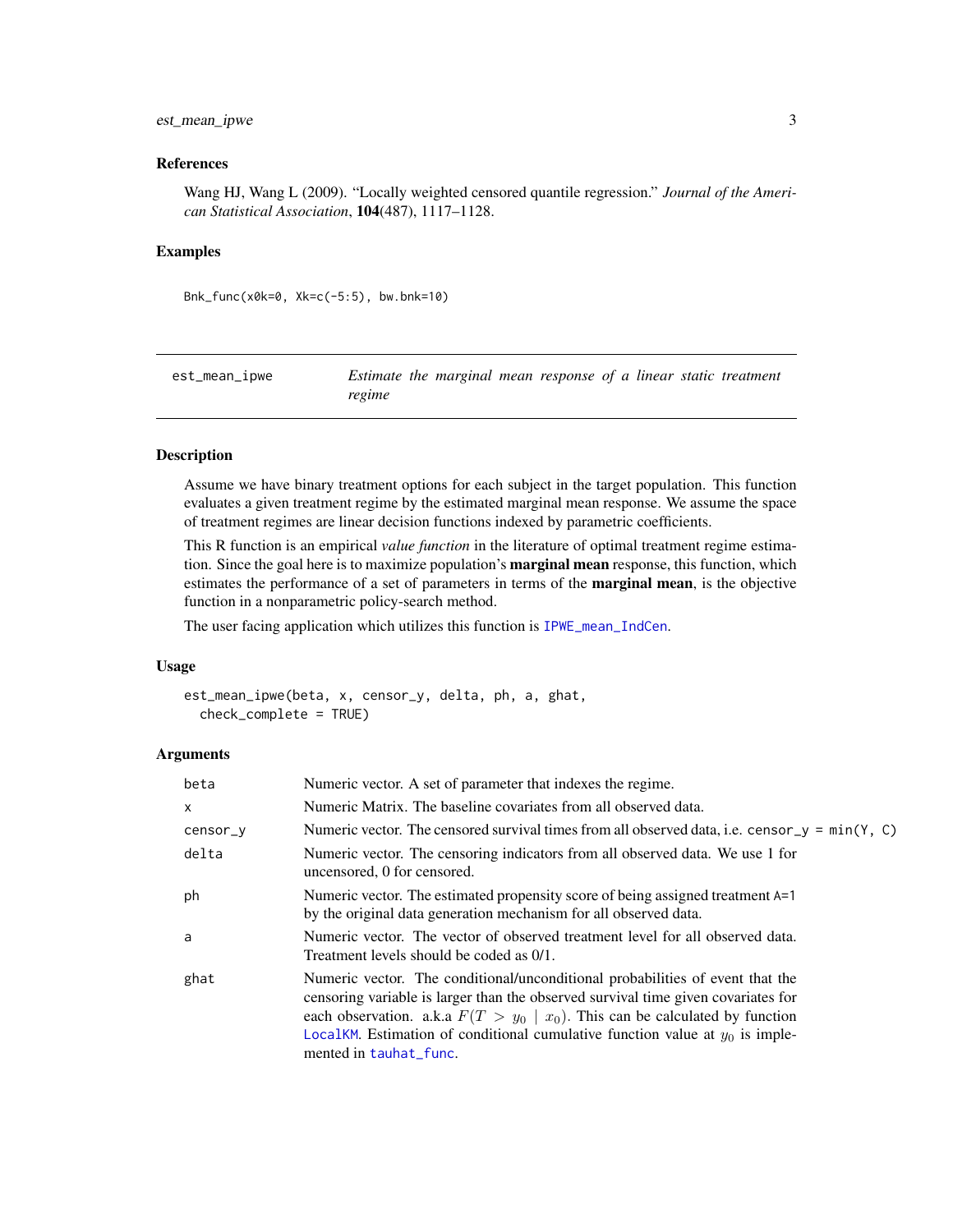<span id="page-3-0"></span>check\_complete logical. Since this value estimation method is purely nonparametric, we need at least one unit in collected data such that the observed treatment assignment is the same what the regime parameter suggests. If check\_complete is TRUE. It will check if any observation satisfies this criterion. When none observation satisfies, a message is printed to console to raise users awareness that the input regime parameter beta does not agree with any observed treatment level assignment. Then a sufficiently small number is returned from this function, to keep the genetic algorithm running smoothly.

# Examples

```
GenerateData <- function(n)
{
 x1 \le runif(n, min=-0.5, max=0.5)
 x2 \le runif(n, min=-0.5, max=0.5)
 error < -rnorm(n, sd= 1)ph \leq rep(0.5, n)a \leq -rbinom(n = n, size = 1, prob=ph)c \le -1.5 + + runif(n = n, min=0, max=2)cmplt_y <- pmin(2+x1+x2 + a*(1 - x1 - x2) + (0.2 + a*(1+x1+x2)) * error, 4.4)
 censor_y <- pmin(cmplt_y, c)
 delta \leq as.numeric(c > cmplt_y)
 return(data.frame(x1=x1,x2=x2,a=a, censor_y = censor_y, delta=delta))
}
n < -100data <- GenerateData(n)
# here the value for argument ghat uses 0.5 vector for brevity.
mean_hat \leq est_mean_ipwe(c(-1,0,2), x=cbind(1, data$x1, data$x2),
                          censor_y = data$censor_y, delta = data$delta, ph = rep(0.5, n),
                          a = data$a, ghat = rep(0.5,n))
```
est\_quant\_ipwe *Estimate the marginal quantile response of a linear static treatment regime*

#### **Description**

Assume we have binary treatment options for each subject in the target population. This function evaluates a given treatment regime by the estimated marginal mean response. We assume the space of treatment regimes are linear decision functions indexed by parametric coefficients.

This R function is an empirical *value function* in the literature of optimal treatment regime estimation. Since the goal here is to maximize population's **marginal quantile**, this function, which estimates the perforamce of a set of parameters in terms of **marginal quantile**, is the objective function in a nonparametric policy-search method.

The user facing application which utilizes this function is [IPWE\\_Qopt\\_IndCen](#page-20-1).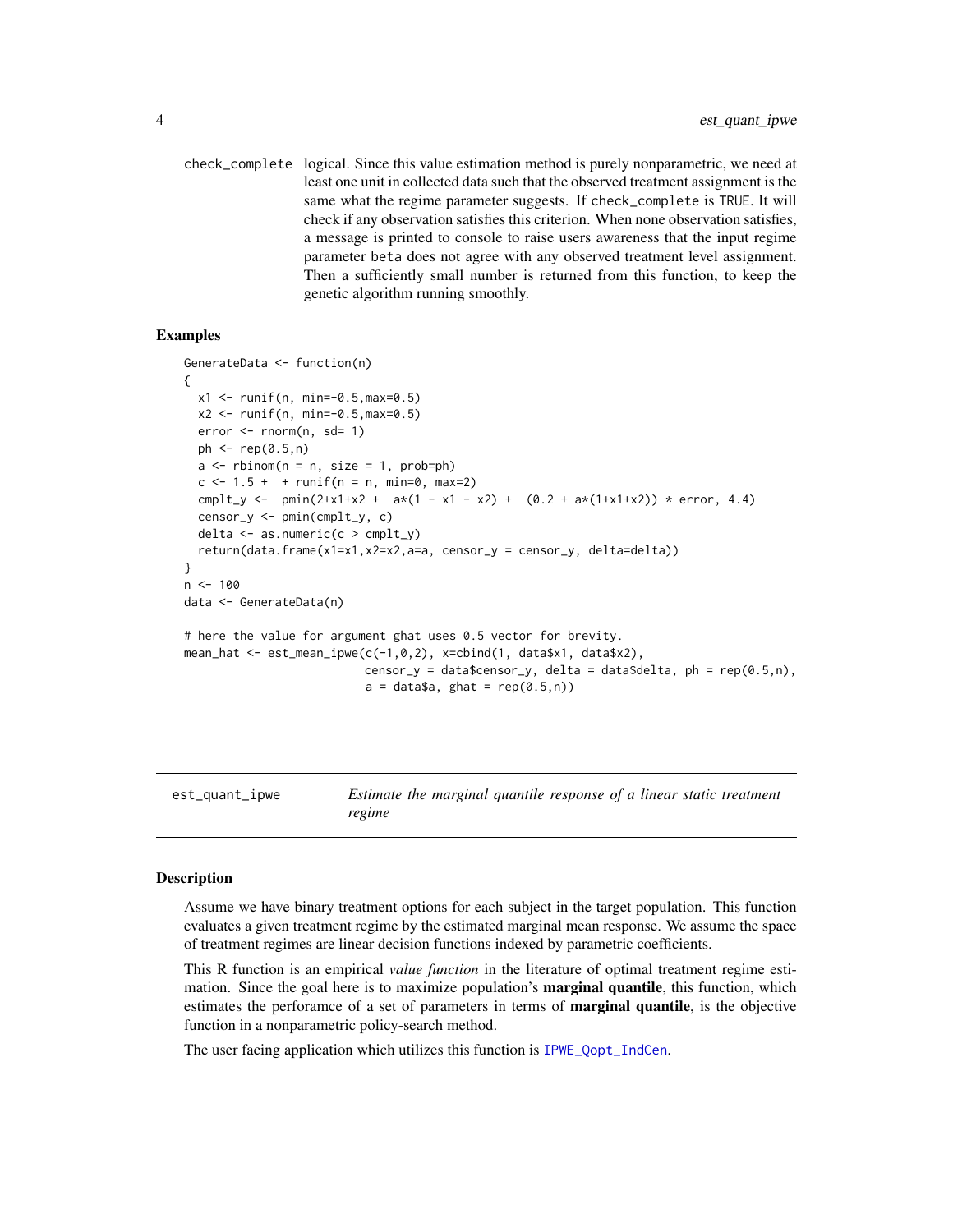# est\_quant\_ipwe 5

# Usage

```
est_quant_ipwe(beta, sign_beta1, x, censor_y, delta, epsi, a, tau,
 check_complete = TRUE, Penalty.level = 0)
```
# Arguments

| beta          | Numerical vector. Exclude the coefficient for the first nontrivial covariate. So<br>if there are k covariates, the length of beta should equal $k+1-1=k$ because the<br>intercept needs one coefficient as well.                                                                                                                                                                                                                                                                                                                                                                                                                                    |
|---------------|-----------------------------------------------------------------------------------------------------------------------------------------------------------------------------------------------------------------------------------------------------------------------------------------------------------------------------------------------------------------------------------------------------------------------------------------------------------------------------------------------------------------------------------------------------------------------------------------------------------------------------------------------------|
| sign_beta1    | logical. FALSE if the coefficient for the first continuous variable is fixed to be<br>negative one; TRUE if positive one.                                                                                                                                                                                                                                                                                                                                                                                                                                                                                                                           |
| X             | Numeric Matrix. The baseline covariates from all observed data.                                                                                                                                                                                                                                                                                                                                                                                                                                                                                                                                                                                     |
| censor_y      | Numeric vector. The censored survival times from all observed data, i.e. censor_y = $min(Y, C)$                                                                                                                                                                                                                                                                                                                                                                                                                                                                                                                                                     |
| delta         | Numeric vector. The censoring indicators from all observed data. We use 1 for<br>uncensored, 0 for censored.                                                                                                                                                                                                                                                                                                                                                                                                                                                                                                                                        |
| epsi          | the product of (1) the probability of being assigned the observed treatment level<br>through the original treatment assignment mechanism and (2) the conditional<br>survival probability of the censoring variable at censor_y.                                                                                                                                                                                                                                                                                                                                                                                                                     |
| a             | Numeric vector. The vector of observed treatment level for all observed data.<br>Treatment levels should be coded as 0/1.                                                                                                                                                                                                                                                                                                                                                                                                                                                                                                                           |
| tau           | a value between 0 and 1. This is the quantile of interest.                                                                                                                                                                                                                                                                                                                                                                                                                                                                                                                                                                                          |
|               | check_complete logical. Since this value estimation method is purely nonparametric, we need at<br>least one unit in collected data such that the observed treatment assignment is the<br>same what the regime parameter suggests. If check_complete is TRUE. It will<br>check if any observation satisfies this criterion. When none observation satisfies,<br>a message is printed to console to raise users awareness that the input regime<br>parameter beta does not agree with any observed treatment level assignment.<br>Then a sufficiently small number is returned from this function, to keep the<br>genetic algorithm running smoothly. |
| Penalty.level | the level that determines which objective function to use. Penalty. level = $\theta$<br>indicates no regularization; Penalty.level = $1$ indicates the value function<br>estimation minus the means absolute average coefficient is the output, which is<br>useful trick to achieve uniqueness of estimated optimal TR when resolution of<br>input response is low.                                                                                                                                                                                                                                                                                 |

```
GenerateData <- function(n)
{
 x1 \le runif(n, min=-0.5, max=0.5)
 x2 \le runif(n, min=-0.5, max=0.5)
  error <- rnorm(n, sd= 1)
  ph <- rep(0.5,n)
  a \leq -rbinom(n = n, size = 1, prob=ph)c \le -1.5 + + runif(n = n, min=0, max=2)cmplt_y <- pmin(2+x1+x2 + ax(1 - x1 - x2) + (0.2 + ax(1+x1+x2)) + error, 4.4)
```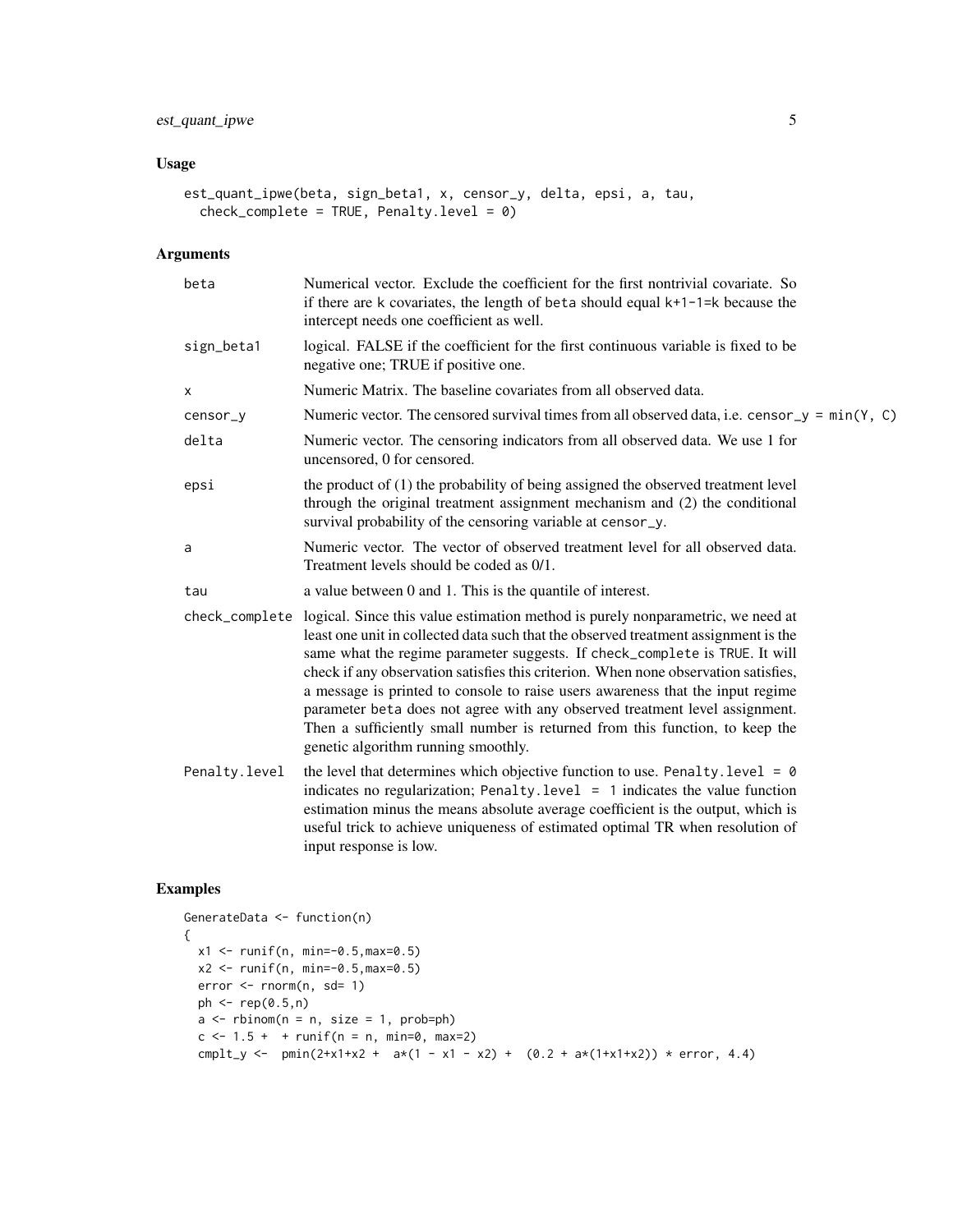```
censor_y <- pmin(cmplt_y, c)
  delta <- as.numeric(c > cmplt_y)
  return(data.frame(x1=x1,x2=x2,a=a, censor_y = censor_y, delta=delta))
}
n < - 100data <- GenerateData(n)
# here the value for argument epsi uses 0.5 vector for brevity in notation.
quant_hat <- est_quant_ipwe(beta=c(-1,2), sign_beta1=TRUE, x=cbind(1, data$x1, data$x2),
                            censor_y = data$censor_y, delta = data$delta, tau=0.5,
                            epsi = rep(0.5, n), a = data$a)
```
est\_quant\_TwoStg\_ipwe *Estimate the marginal quantile response of a specific dynamic TR*

### Description

Assume we have binary treatment options for two sequential stages with a fixed time duration between them. This means for each subject in the target population if the censored survival time or the time-to-event is beyond the timepoint of the second treatment.

This function evaluates a given dynamic treatment regime and returns the estimated marginal quantile response.

We assume the space of two-stage treatment regimes is a cartesian product of two single-stage linear treatment regime space.

The user facing function that applies this function is [IPWE\\_Qopt\\_DTR\\_IndCen](#page-18-1).

### Usage

```
est_quant_TwoStg_ipwe(n, beta, sign_beta1.stg1, sign_beta1.stg2, txVec1,
  txVec2_na_omit, s_Diff_Time, nvars.stg1, nvars.stg2, p.data1, p.data2,
  censor_y, delta, ELG, w_di_vec, tau, check_complete = TRUE,
 Penalty.level = 0)
```
# **Arguments**

| n               | the sample size                                                                       |
|-----------------|---------------------------------------------------------------------------------------|
| beta            | the vector of coefficients indexing a two-stage treatment regime                      |
| sign_betal.stg1 |                                                                                       |
|                 | Is sign of the coefficient for the first non-intercept variable for the first stage   |
|                 | known? Default is NULL, meaning user does not have contraint on the sign;             |
|                 | FALSE if the coefficient for the first continuous variable is fixed to be $-1$ ; TRUE |
|                 | if 1. We can make the search space discrete because we employ $ \beta_1  = 1$ scale   |
|                 | normalizaion.                                                                         |
| sign_beta1.stg2 |                                                                                       |

Default is NULL. Similar to sign\_beta1.stg1.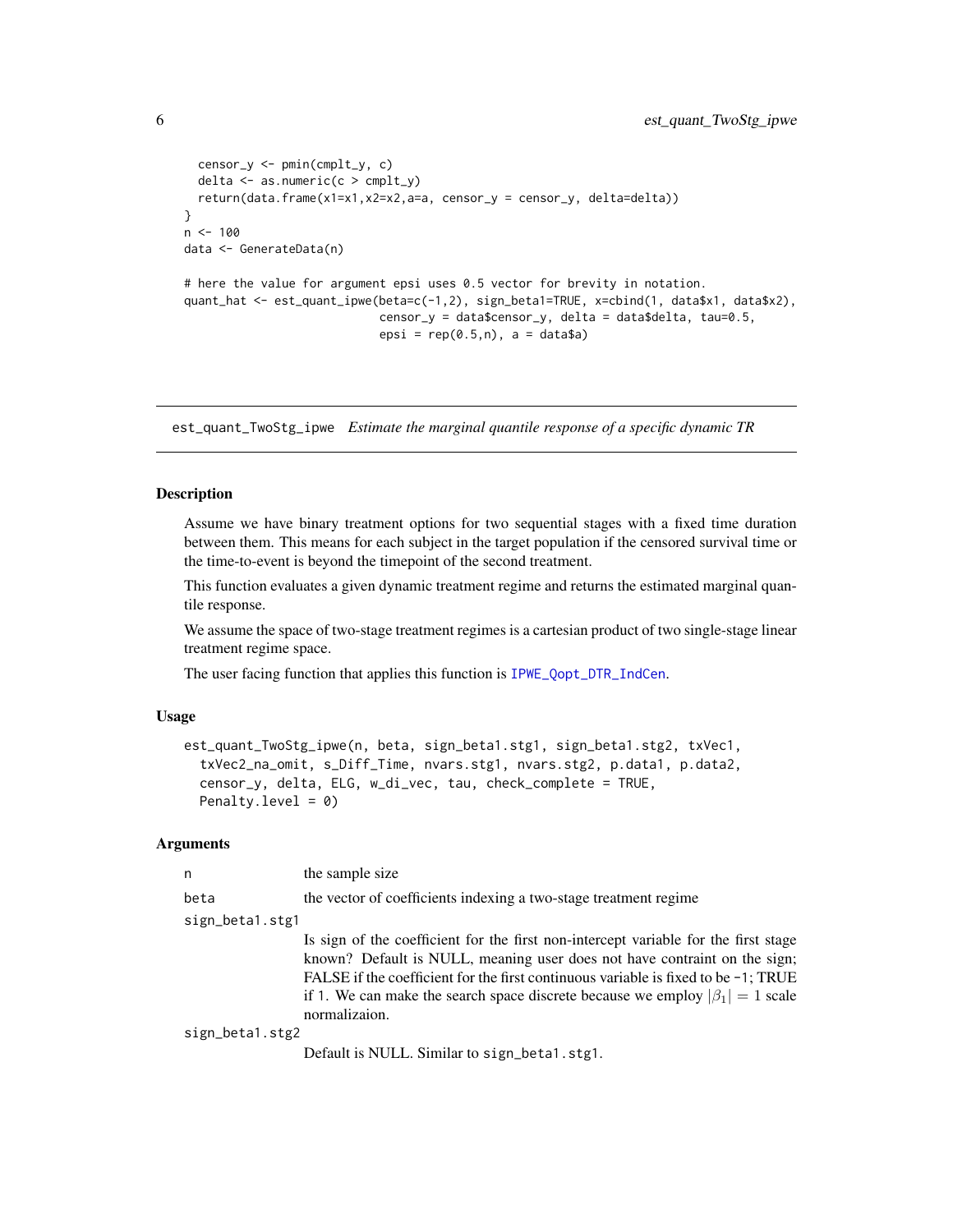| txVec1        | the vector of treatment received at the first stage                                                                                                                                                                                                                                                                                                                                                                                                                                                                                                                                                                                                 |
|---------------|-----------------------------------------------------------------------------------------------------------------------------------------------------------------------------------------------------------------------------------------------------------------------------------------------------------------------------------------------------------------------------------------------------------------------------------------------------------------------------------------------------------------------------------------------------------------------------------------------------------------------------------------------------|
|               | txVec2_na_omit the vector of second stage treatment for patients who indeed second stage treat-<br>ment                                                                                                                                                                                                                                                                                                                                                                                                                                                                                                                                             |
| s_Diff_Time   | the length of time between the first stage treatment and the second stage treat-<br>ment                                                                                                                                                                                                                                                                                                                                                                                                                                                                                                                                                            |
| nvars.stg1    | number of coeffients for the decision rule of the first stage                                                                                                                                                                                                                                                                                                                                                                                                                                                                                                                                                                                       |
| nvars.stg2    | number of coeffients for the decision rule of the second stage                                                                                                                                                                                                                                                                                                                                                                                                                                                                                                                                                                                      |
| p.data1       | the design matrix to be used for decision in stage one                                                                                                                                                                                                                                                                                                                                                                                                                                                                                                                                                                                              |
| p.data2       | the design matrix to be used for decision in stage two                                                                                                                                                                                                                                                                                                                                                                                                                                                                                                                                                                                              |
| censor_y      | Numeric vector. The censored survival times from all observed data, i.e. censor $y = min(Y, C)$                                                                                                                                                                                                                                                                                                                                                                                                                                                                                                                                                     |
| delta         | Numeric vector. The censoring indicators from all observed data. We use 1 for<br>uncensored, 0 for censored.                                                                                                                                                                                                                                                                                                                                                                                                                                                                                                                                        |
| ELG           | the boolean vector of whether patients get the second stage treatment                                                                                                                                                                                                                                                                                                                                                                                                                                                                                                                                                                               |
| w_di_vec      | the inverse probability weight for two stage experiments                                                                                                                                                                                                                                                                                                                                                                                                                                                                                                                                                                                            |
| tau           | a value between 0 and 1. This is the quantile of interest.                                                                                                                                                                                                                                                                                                                                                                                                                                                                                                                                                                                          |
|               | check_complete logical. Since this value estimation method is purely nonparametric, we need at<br>least one unit in collected data such that the observed treatment assignment is the<br>same what the regime parameter suggests. If check_complete is TRUE. It will<br>check if any observation satisfies this criterion. When none observation satisfies,<br>a message is printed to console to raise users awareness that the input regime<br>parameter beta does not agree with any observed treatment level assignment.<br>Then a sufficiently small number is returned from this function, to keep the<br>genetic algorithm running smoothly. |
| Penalty.level | the level that determines which objective function to use. Penalty. level = $\theta$<br>indicates no regularization; Penalty. level $= 1$ indicates the value function<br>estimation minus the means absolute average coefficient is the output, which is<br>useful trick to achieve uniqueness of estimated optimal TR when resolution of<br>input response is low.                                                                                                                                                                                                                                                                                |

```
##########################################################################
# Note: the preprocessing steps prior to calling est_quant_TwoStg_ipwe() #
# are wrapped up in IPWE_Qopt_DTR_IndCen(). #
# w_di_vec is the inverse probability weight for two stage experiments #
# We recommend users to use function IPWE_Qopt_DTR_IndCen() directly. #
# Below is a simple customized calculation of the weight that only works #
# for this example #
##########################################################################
library(survival)
# Simulate data
n=200
```

```
s_Diff_Time = 1
D <- simJLSDdata(n, case="a")
```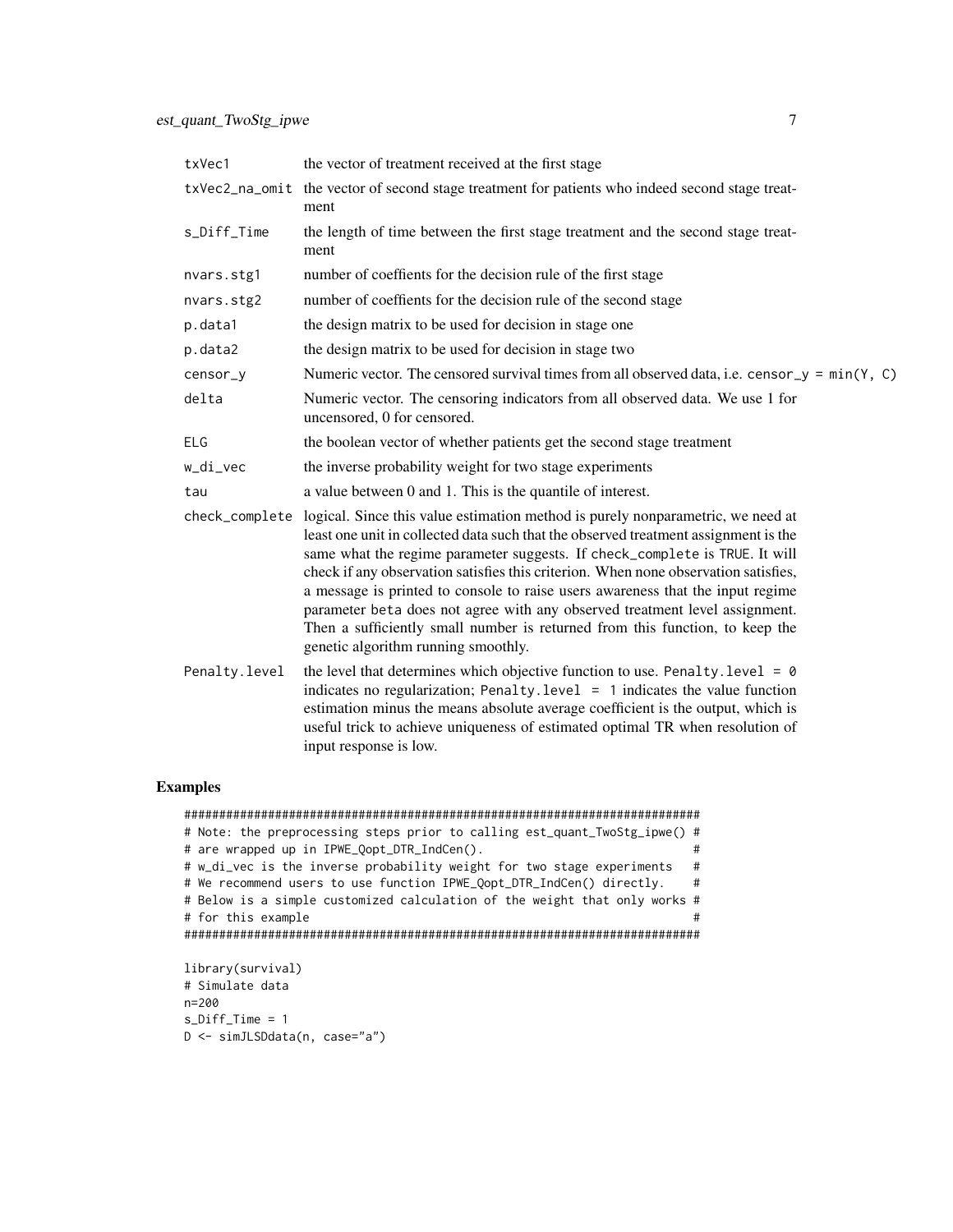```
# give regime classes
regimeClass.stg1 <- as.formula(a0~x0)
regimeClass.stg2 <- as.formula(a1~x1)
# extract columns that matches each stage's treatment regime formula
p.data1 <- model.matrix(regimeClass.stg1, D)
# p.data2 would only contain observations with non-null value.
p.data2 <- model.matrix(regimeClass.stg2, D)
txVec1 <- D[, "a0"]
# get none-na second stage treatment levels in data
txVec2 \leq D[, "a1"]
txVec2_na_omit <- txVec2[which(!is.na(txVec2))]
# Eligibility flag
ELG <- (D$censor_y > s_Diff_Time)
# Build weights
D$deltaC <- 1 - D$delta
survfit_all <- survfit(Surv(censor_y, event = deltaC)~1, data=D)
survest <- stepfun(survfit_all$time, c(1, survfit_all$surv))
D$ghat <- survest(D$censor_y)
g_s_Diff_Time <- survest(s_Diff_Time)
D$w_di_vec <- rep(-999, n)
for(i in 1:n){
  if (!ELG[i]) {
      D$w_di_vec[i] <- 0.5 * D$ghat[i]} else {
         D$w_di_vec[i] <- 0.5* D$ghat[i] * 0.5
 }
}
qhat <- est_quant_TwoStg_ipwe(n=n, beta=c(2.5,2.8),
             sign_beta1.stg1 = FALSE, sign_beta1.stg2=FALSE,
             txVec1=txVec1, txVec2_na_omit=txVec2_na_omit, s_Diff_Time=1,
             nvars.stg1=2, nvars.stg2=2,
             p.data1=p.data1,
             p.data2=p.data2,
             censor_y=D$censor_y,
             delta=D$delta,
             ELG=ELG, w_di_vec=D$w_di_vec,
             tau=0.3)
```
Gene\_Mean\_CenIPWE *A low-level function for the generic optimization step in estimating Mean-optimal treatment regime for censored data*

<span id="page-7-0"></span>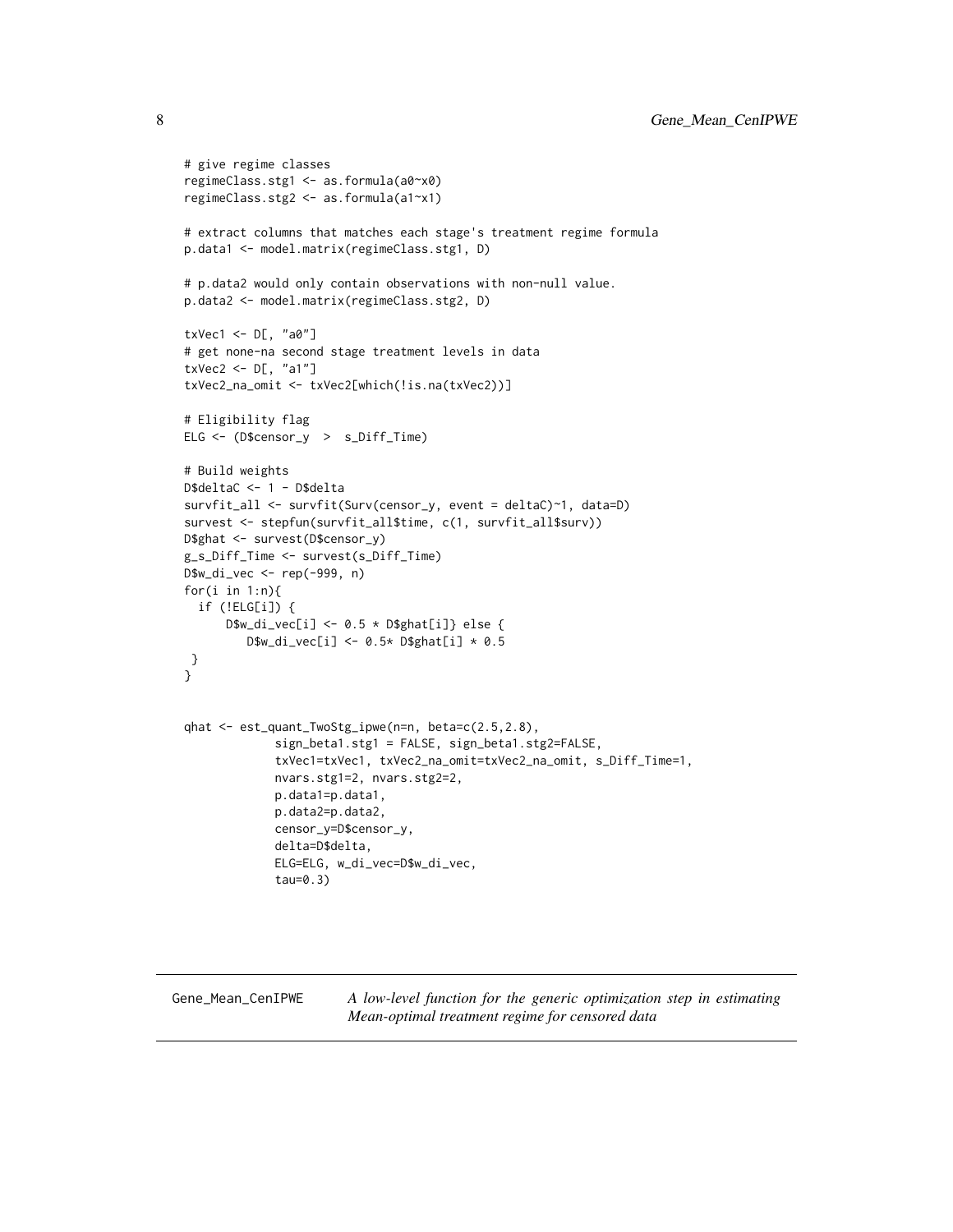#### Description

This function supports the IPWE\_mean\_IndCen function. It does the genetic algorithm based method with inverse probability weighting for censored data. In the future, if more complicated applications/scenarios is sought after for mean optimality, users may create their own wrapper function based on Gene\_Mean\_CenIPWE.

#### Usage

```
Gene_Mean_CenIPWE(data_aug, ph, p_level, regimeClass, Domains = NULL,
  cluster = FALSE, s.tol = 1e-04, it.num = 8, pop.size = 3000)
```
#### Arguments

| data_aug    | a data. frame of the observed data after preprocessing. It should include be aug-<br>mented with two new columns: ph for the enstimated propensity scores and<br>ghat for the estimated conditional survival probabilities.        |
|-------------|------------------------------------------------------------------------------------------------------------------------------------------------------------------------------------------------------------------------------------|
| ph          | propensity score estimates. For example, if the treatment is denoted by A, then<br>ph should be $P(A=1 X)$                                                                                                                         |
| p_level     | printing level                                                                                                                                                                                                                     |
| regimeClass | a formula indicating the form of treatment regimes                                                                                                                                                                                 |
| Domains     | default is NULL. Otherwise, the object should be a nvars $*2$ matrix used as the<br>space of parameters, which will be supplied to rgenoud: : genoud.                                                                              |
| cluster     | default is FALSE. This can also be an object of the 'cluster' class returned by<br>one of the makeCluster commands in the parallel package or a vector of machine<br>names so rgenoud: genoud can setup the cluster automatically. |
| s.tol       | tolerance level for the GA algorithm. This is input for parameter solution, tolerance<br>in function rgenoud: : genoud.                                                                                                            |
| it.num      | the maximum GA iteration number                                                                                                                                                                                                    |
| pop.size    | an integer with the default set to be 3000. This is roughly the number individuals<br>for the first generation in the genetic algorithm (rgenoud::genoud).                                                                         |

```
GenerateData <- function(n)
{
  x1 \le runif(n, min=-0.5, max=0.5)
  x2 \le runif(n, min=-0.5, max=0.5)
  error <- rnorm(n, sd= 1)
  ph < - rep(0.5, n)a \leq r \operatorname{binom}(n = n, \text{ size } = 1, \text{ prob=ph})c \le -1.5 + + \text{runif}(n = n, \text{min=0}, \text{max=2})cmplt_y <- pmin(2+x1+x2 + a*(1 - x1 - x2) + (0.2 + a*(1+x1+x2)) * error, 4.4)
  censor_y <- pmin(cmplt_y, c)
  delta <- as.numeric(c > cmplt_y)
  return(data.frame(x1=x1,x2=x2,a=a, censor_y = censor_y, delta=delta))
}
n <- 100
```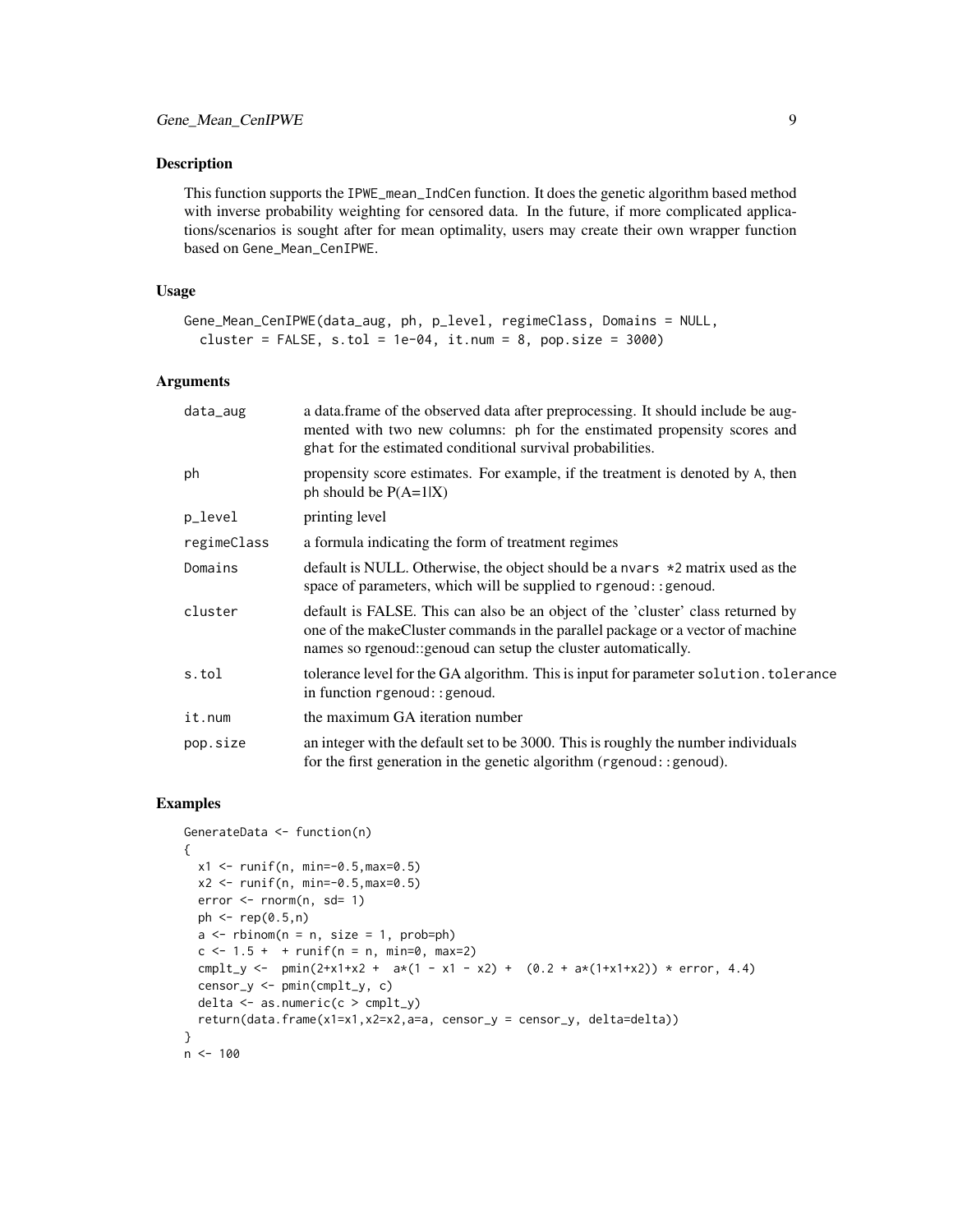```
data <- GenerateData(n)
# preprocessing
data_aug <- data
data_aug$ph <- rep(mean(data$a), n)
data_aug$deltaC <- 1 - data_aug$delta
library(survival)
survfit_all <- survfit(Surv(censor_y, event = deltaC)~1, data=data_aug)
survest <- stepfun(survfit_all$time, c(1, survfit_all$surv))
data_aug$ghat <- survest(data_aug$censor_y)
# estimate the mean-optimal treatment regime
meanopt_fit <- Gene_Mean_CenIPWE(data=data_aug, ph = data_aug$ph, p_level=1, regimeClass=a~x1*x2)
```
Gene\_Quantile\_CenIPWE *A low-level function for the generic optimization step in estimating Quanilte-optimal treatment regime for censored data*

#### **Description**

This function supports several user facing functions for Quantile-optimal treatment regime estimation, namely

[IPWE\\_Qopt\\_IndCen\(](#page-20-1)), [IPWE\\_Qopt\\_DTR\\_IndCen\(](#page-18-1)), [IPWE\\_Qopt\\_DepCen\\_trt\(](#page-17-1)), and [IPWE\\_Qopt\\_DepCen\\_general\(](#page-15-1)). It implements the genetic algorithm based policy-search method with inverse probability weighting for censored data, such that the estimator is cube root consistent under the assumption that the propensity score model and the model for the survival distriution of the censoring time variable are both correct.

### Usage

```
Gene_Quantile_CenIPWE(data_aug, tau, p_level, regimeClass,
  cluster = FALSE, s.tol = 1e-04, it.num = 8, pop.size = 5000,
  Domains = NULL, sign_beta1 = NULL, Penalty.level = 0)
```
#### **Arguments**

| data_aug    | a data frame of the observed data after preprocessing. It should include be aug-<br>mented with a new column: epsi for the composite weights.                                        |
|-------------|--------------------------------------------------------------------------------------------------------------------------------------------------------------------------------------|
| tau         | a value between 0 and 1. This is the quantile of interest.                                                                                                                           |
| p_level     | choose between $0,1,2,3$ to indicate different levels of output from the genetic<br>function. Specifically, 0 (minimal printing), 1 (normal), 2 (detailed), and 3 (de-<br>$bug)$ .   |
| regimeClass | a formula specifying the class of treatment regimes to search, e.g. if regimeClass = $a^{-x}$ 1+x2,<br>and then this function will search the class of treatment regimes of the form |
|             | $d(x) = I(\beta_0 + \beta_1 x_1 + \beta_2 x_2 > 0).$                                                                                                                                 |

Polynomial arguments are also supported.

<span id="page-9-0"></span>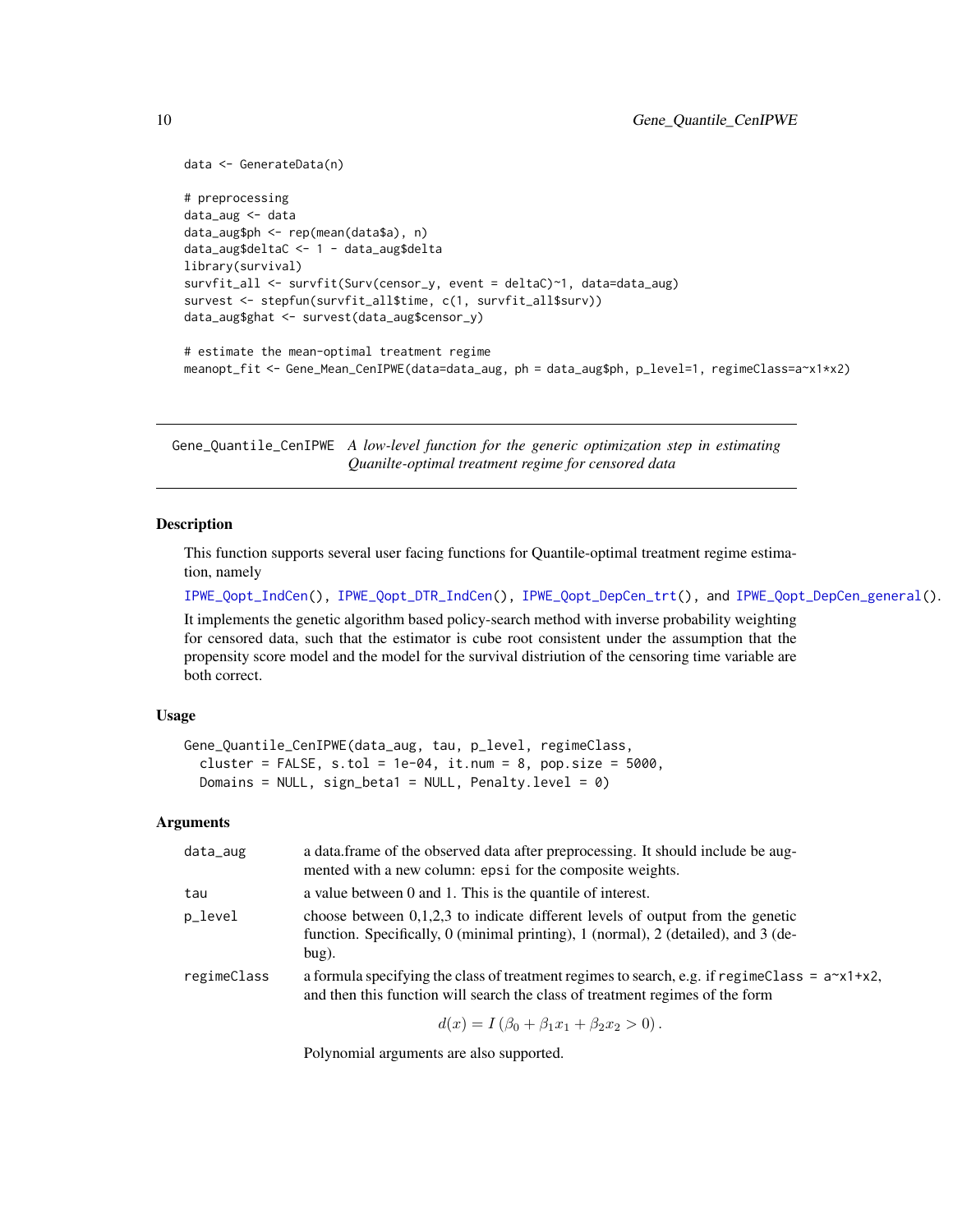| cluster       | default is FALSE, meaning do not use parallel computing for the genetic algo-<br>rithm(GA).                                                                                                                                                                                                                                                                          |
|---------------|----------------------------------------------------------------------------------------------------------------------------------------------------------------------------------------------------------------------------------------------------------------------------------------------------------------------------------------------------------------------|
| s.tol         | tolerance level for the GA algorithm. This is input for parameter solution. tolerance<br>in function rgenoud: : genoud.                                                                                                                                                                                                                                              |
| it.num        | the maximum GA iteration number                                                                                                                                                                                                                                                                                                                                      |
| pop.size      | an integer with the default set to be 3000. This is roughly the number individuals<br>for the first generation in the genetic algorithm (rgenoud:: genoud).                                                                                                                                                                                                          |
| Domains       | default is NULL. Otherwise, the object should be a nvars $\star$ 2 matrix used as the<br>space of parameters, which will be supplied to rgenoud: : genoud.                                                                                                                                                                                                           |
| sign_beta1    | logical. FALSE if the coefficient for the first continuous variable is fixed to be<br>negative one; TRUE if positive one.                                                                                                                                                                                                                                            |
| Penalty.level | the level that determines which objective function to use. Penalty. level = $\theta$<br>indicates no regularization; Penalty. level $= 1$ indicates the value function<br>estimation minus the means absolute average coefficient is the output, which is<br>useful trick to achieve uniqueness of estimated optimal TR when resolution of<br>input response is low. |

```
GenerateData <- function(n)
{
 x1 <- runif(n, min=-0.5,max=0.5)
 x2 \le runif(n, min=-0.5, max=0.5)
  error < -rnorm(n, sd= 1)ph \leq rep(0.5,n)
  a \leq -rbinom(n = n, size = 1, prob=ph)c \le -1.5 + + runif(n = n, min=0, max=2)cmplt_y <- pmin(2+x1+x2 + ax(1 - x1 - x2) + (0.2 + ax(1+x1+x2)) + error, 4.4)censor_y <- pmin(cmplt_y, c)
  delta <- as.numeric(c > cmplt_y)
  return(data.frame(x1=x1,x2=x2,a=a, censor_y = censor_y, delta=delta))
}
n < - 100data <- GenerateData(n)
# preprocessing
data_aug <- data
data_aug$ph <- rep(mean(data$a), n)
data_aug$deltaC <- 1 - data_aug$delta
library(survival)
survfit_all <- survfit(Surv(censor_y, event = deltaC)~1, data=data_aug)
survest <- stepfun(survfit_all$time, c(1, survfit_all$surv))
data_aug$ghat <- survest(data_aug$censor_y)
data_aug$epsi <- (data_aug$ph * data_aug$a + (1 - data_aug$ph) * (1 - data_aug$a)) * data_aug$ghat
# estimate the median-optimal treatment regime
quantopt_fit <- Gene_Quantile_CenIPWE(data_aug=data_aug,tau=0.5,
                                      p_level=1, regimeClass=a~x1+x2^2,
                                      sign_beta1=FALSE)
```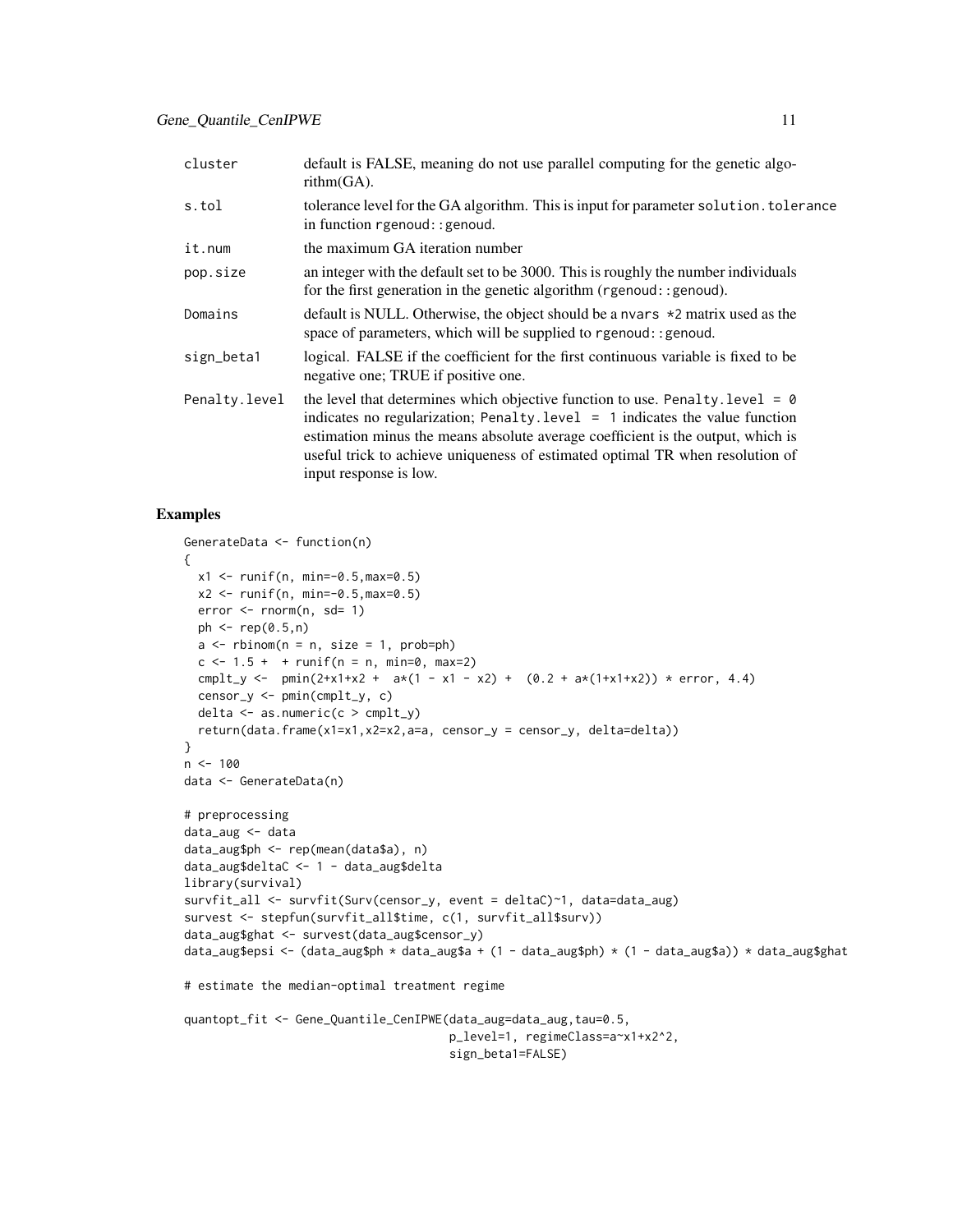```
Gene_Quantile_CenIPWE_DTR
```
*A low-level function for the generic optimization step in estimating dynamic Quanilte-optimal treatment regime for censored data*

# Description

This function supports wrapper functions for two stage Quantile-optimal treatment regime estimation, namely IPWE\_Qopt\_DTR\_IndCen.

# Usage

```
Gene_Quantile_CenIPWE_DTR(data, max, tau, regimeClass.stg1,
  regimeClass.stg2, s_Diff_Time, txVec1, txVec2, nvars.stg1, nvars.stg2,
 p.data1, p.data2, sign_beta1.stg1, sign_beta1.stg2, p_level, cluster,
  s.tol, it.num, pop.size, Domains1 = NULL, Domains2 = NULL,
 Penalty.level = 0)
```
# Arguments

| data             | raw data.frame                                                                                                                                                                                                                                                                                                                                                    |  |
|------------------|-------------------------------------------------------------------------------------------------------------------------------------------------------------------------------------------------------------------------------------------------------------------------------------------------------------------------------------------------------------------|--|
| max              | Maximization (TRUE) or Minimizing (FALSE). Determines if genoud mini-<br>mizes or maximizes the objective function.                                                                                                                                                                                                                                               |  |
| tau              | a quantile level of interest                                                                                                                                                                                                                                                                                                                                      |  |
| regimeClass.stg1 |                                                                                                                                                                                                                                                                                                                                                                   |  |
|                  | the class of treatment regimes for stage one                                                                                                                                                                                                                                                                                                                      |  |
| regimeClass.stg2 |                                                                                                                                                                                                                                                                                                                                                                   |  |
|                  | the class of treatment regimes for stage two                                                                                                                                                                                                                                                                                                                      |  |
| s_Diff_Time      | the length of time between the first stage treatment and the second stage treat-<br>ment                                                                                                                                                                                                                                                                          |  |
| txVec1           | the vector of treatment received at the first stage.                                                                                                                                                                                                                                                                                                              |  |
| txVec2           | the vector of treatment received at the second stage, it expects entries to be NA<br>for patients who did not receive the second treatment                                                                                                                                                                                                                        |  |
| nvars.stg1       | number of coeffients for the decision rule of the first stage                                                                                                                                                                                                                                                                                                     |  |
| nvars.stg2       | number of coeffients for the decision rule of the second stage                                                                                                                                                                                                                                                                                                    |  |
| p.data1          | the design matrix to be used for decision in stage one                                                                                                                                                                                                                                                                                                            |  |
| p.data2          | the design matrix to be used for decision in stage two                                                                                                                                                                                                                                                                                                            |  |
| sign_beta1.stg1  |                                                                                                                                                                                                                                                                                                                                                                   |  |
|                  | Is sign of the coefficient for the first non-intercept variable for the first stage<br>known? Default is NULL, meaning user does not have contraint on the sign;<br>FALSE if the coefficient for the first continuous variable is fixed to be $-1$ ; TRUE<br>if 1. We can make the search space discrete because we employ $ \beta_1  = 1$ scale<br>normalizaion. |  |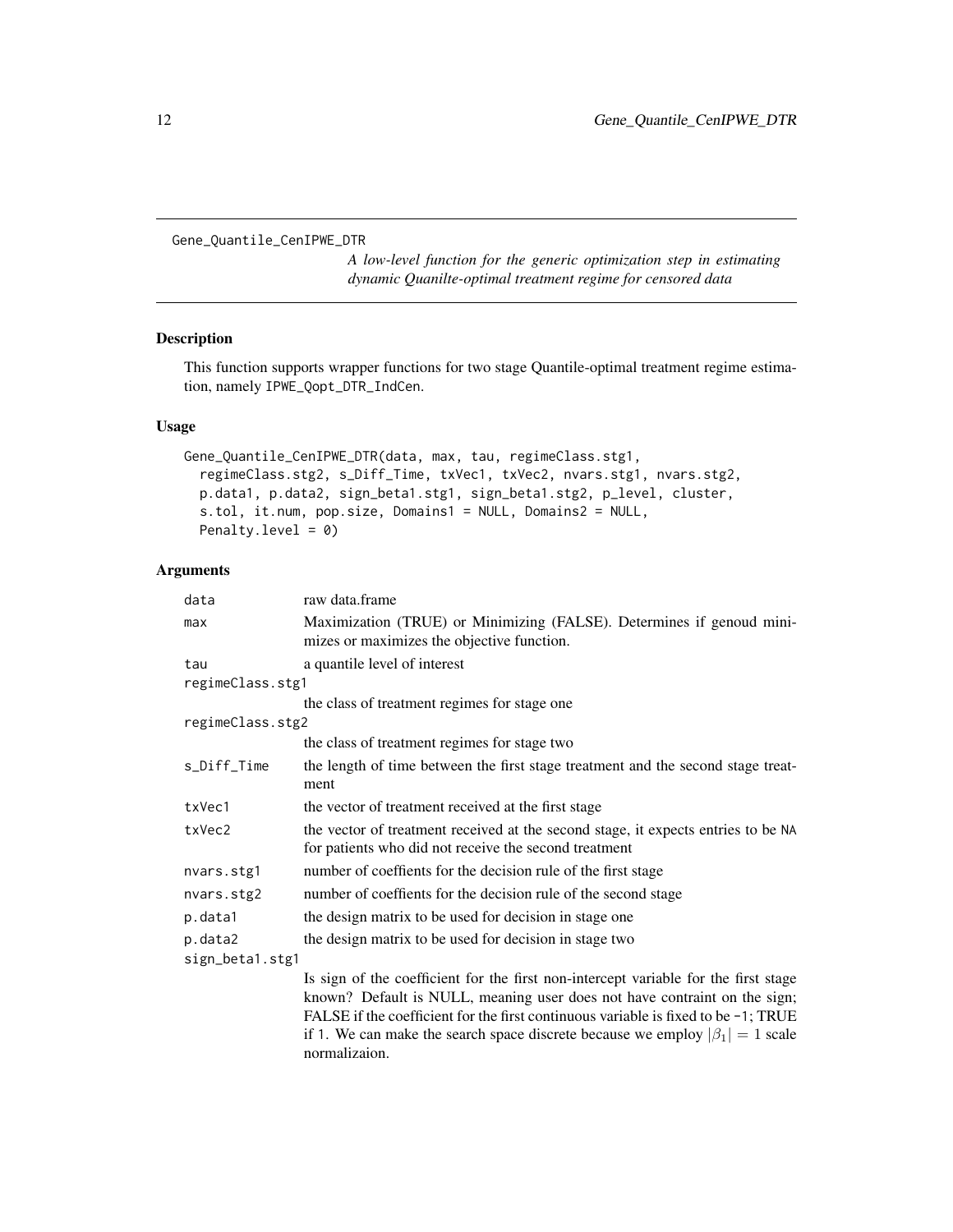| sign_beta1.stg2 |                                                                                                                                                                                                                                                                                                                                                                      |
|-----------------|----------------------------------------------------------------------------------------------------------------------------------------------------------------------------------------------------------------------------------------------------------------------------------------------------------------------------------------------------------------------|
|                 | Default is NULL. Similar to sign_beta1.stg1.                                                                                                                                                                                                                                                                                                                         |
| p_level         | choose between $0,1,2,3$ to indicate different levels of output from the genetic<br>function. Specifically, 0 (minimal printing), 1 (normal), 2 (detailed), and 3 (de-<br>bug).                                                                                                                                                                                      |
| cluster         | default is FALSE, meaning do not use parallel computing for the genetic algo-<br>rithm(GA).                                                                                                                                                                                                                                                                          |
| s.tol           | tolerance level for the GA algorithm. This is input for parameter solution. tolerance<br>in function rgenoud: : genoud.                                                                                                                                                                                                                                              |
| it.num          | the maximum GA iteration number                                                                                                                                                                                                                                                                                                                                      |
| pop.size        | an integer with the default set to be 3000. This is roughly the number individuals<br>for the first generation in the genetic algorithm (rgenoud: : genoud).                                                                                                                                                                                                         |
| Domains1        | This is optional. If not NULL, please provide the two-column matrix for the<br>searching range of coeffients in stage one. The coefficient taking value of posi-<br>tive/negative one should not be included.                                                                                                                                                        |
| Domains2        | This is optional. If not NULL, please provide the two-column matrix for the<br>searching range of coeffients in stage two. The coefficient taking value of posi-<br>tive/negative one should not be included.                                                                                                                                                        |
| Penalty.level   | the level that determines which objective function to use. Penalty. level = $\theta$<br>indicates no regularization; Penalty. level $= 1$ indicates the value function<br>estimation minus the means absolute average coefficient is the output, which is<br>useful trick to achieve uniqueness of estimated optimal TR when resolution of<br>input response is low. |

```
library(survival)
# Simulate data
n=200
s_Diff_Time = 1
D <- simJLSDdata(n, case="a")
# give regime classes
regimeClass.stg1 <- as.formula(a0~x0)
regimeClass.stg2 <- as.formula(a1~x1)
# extract columns that matches each stage's treatment regime formula
p.data1 <- model.matrix(regimeClass.stg1, D)
# p.data2 would only contain observations with non-null value.
p.data2 <- model.matrix(regimeClass.stg2, D)
txVec1 <- D[, "a0"]
txVec2 <- D[, "a1"]
# Eligibility flag
ELG <- (D$censor_y > s_Diff_Time)
```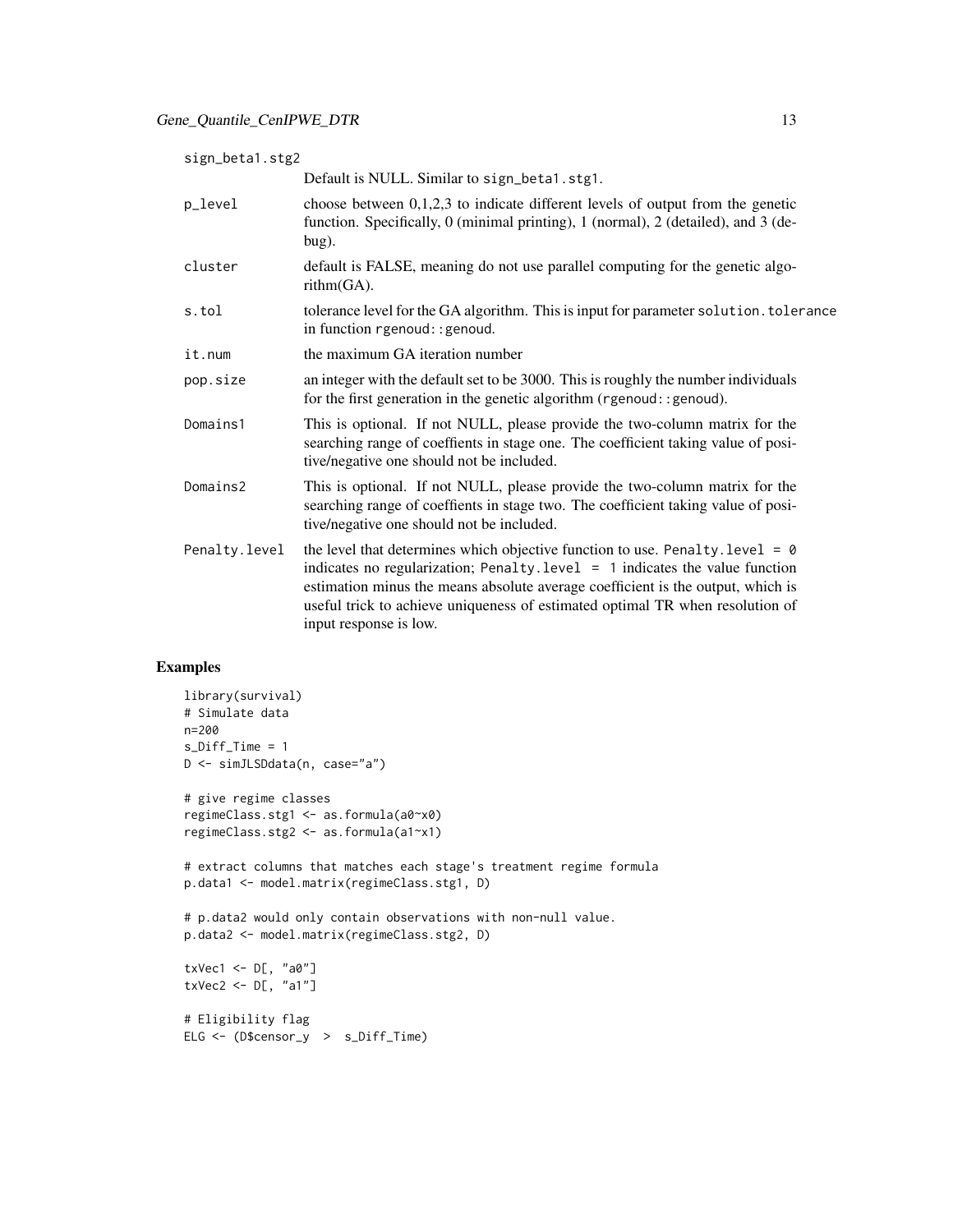```
# Build weights
D$deltaC <- 1 - D$delta
survfit_all <- survfit(Surv(censor_y, event = deltaC)~1, data=D)
survest <- stepfun(survfit_all$time, c(1, survfit_all$surv))
D$ghat <- survest(D$censor_y)
g_s_Diff_Time <- survest(s_Diff_Time)
D$w_di_vec <- rep(-999, n)
for(i in 1:n){
  if (!ELG[i]) {
      D$w_di_vec[i] <- 0.5 * D$ghat[i]} else {
         D$w_di_vec[i] <- 0.5* D$ghat[i] * 0.5
 }
}
fit1 <- Gene_Quantile_CenIPWE_DTR(data=D, max=TRUE,
  tau=0.3,
  regimeClass.stg1 = regimeClass.stg1,
  regimeClass.stg2 = regimeClass.stg2,
  s_Diff_Time = s_Diff_Time,
  txVec1 = txVec1,txVec2 = txVec2,
  nvars.stg1=2,
  nvars.stg2=2,
  p.data1=p.data1,
  p.data2=p.data2,
  sign_beta1.stg1=FALSE,
  sign_beta1.stg2=NULL,
  p_level=1,
  cluster=FALSE,
  s.tol=1e-6,
  it.num=5,
  pop.size=6000,
  Domains1 = NULL,
  Domains2 = NULL,
  Penalty.level = 0
  )
```
<span id="page-13-1"></span>IPWE\_mean\_IndCen *Estimate the mean-optimal treatment regime for data with independently censored response*

# Description

This function estimates the Mean-optimal Treatment Regime with censored response. The implemented function only works for scenarios in which treatment is binary and the censoring time is independent of baseline covariates, treatment group and all potential survival times.

<span id="page-13-0"></span>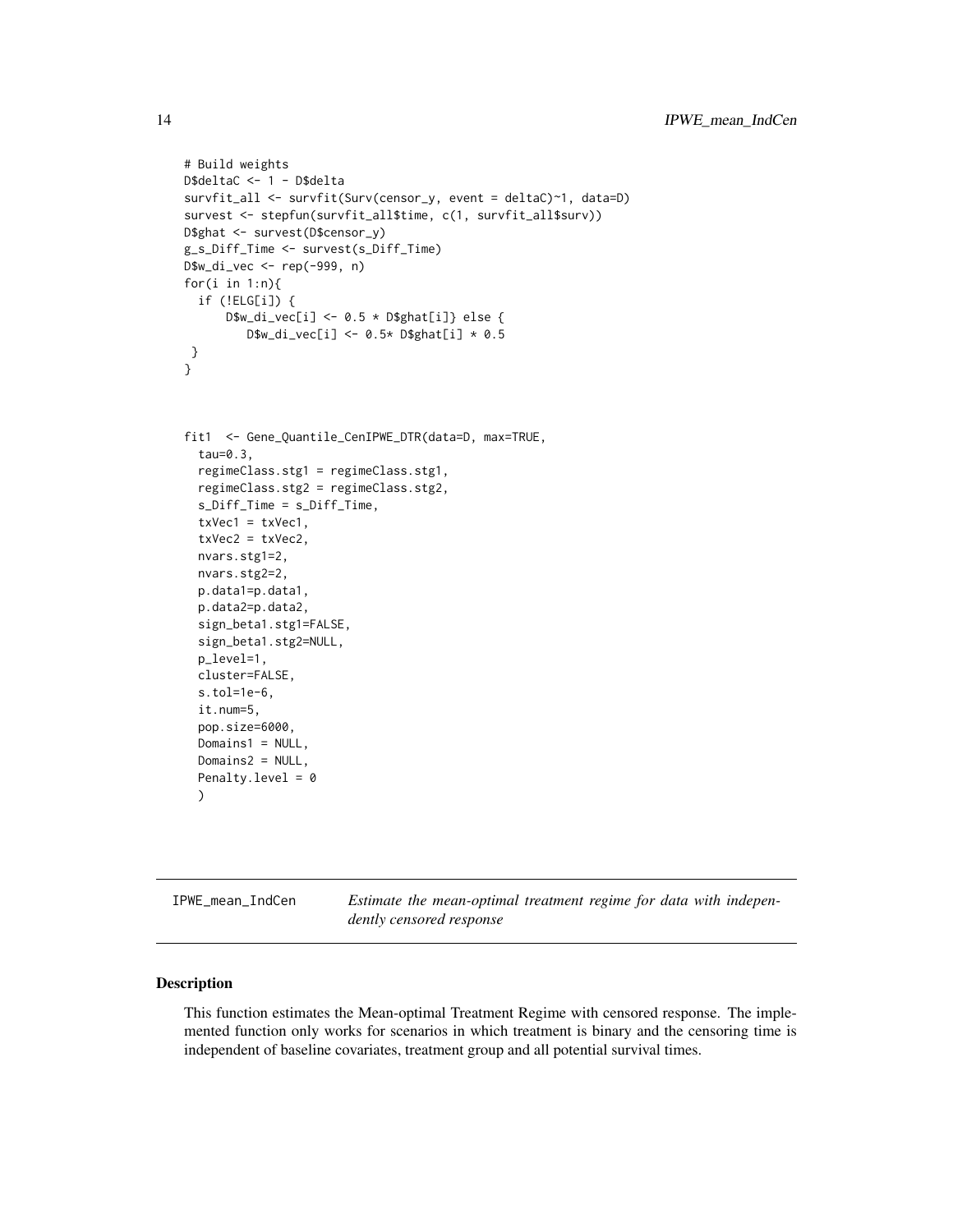# Usage

```
IPWE_mean_IndCen(data, regimeClass, moPropen = "BinaryRandom",
 Domains = NULL, cluster = FALSE, p_level = 1, s.tol = 1e-04,
  it.num = 8, pop.size = 3000)
```
# Arguments

| data        | a data.frame, containing variables in the moPropen and RegimeClass and also<br>the response variables, namely censor_y as the censored response, and delta<br>as the censoring indicator.                                                                                                                                                                                                                                                  |
|-------------|--------------------------------------------------------------------------------------------------------------------------------------------------------------------------------------------------------------------------------------------------------------------------------------------------------------------------------------------------------------------------------------------------------------------------------------------|
| regimeClass | a formula specifying the class of treatment regimes to search, e.g. if regimeClass = $a^x \times 1 + x^2$ ,<br>and then this function will search the class of treatment regimes of the form                                                                                                                                                                                                                                               |
|             | $d(x) = I(\beta_0 + \beta_1 x_1 + \beta_2 x_2 > 0).$                                                                                                                                                                                                                                                                                                                                                                                       |
|             | Polynomial arguments are also supported.                                                                                                                                                                                                                                                                                                                                                                                                   |
| moPropen    | The propensity score model for the probability of receiving treatment level 1.<br>When moPropen equals the string "BinaryRandom", the proportion of observa-<br>tions receiving treatment level 1 in the sample will be plugged in as an estimate<br>of the propensity. Otherwise, this argument should be a formula/string, based<br>on which this function will fit a logistic regression on the treatment level. e.g.<br>$a1 \sim x1$ . |
| Domains     | default is NULL. Otherwise, the object should be a nvars $\star$ 2 matrix used as the<br>space of parameters, which will be supplied to rgenoud: : genoud. nvars is the<br>total number of parameters.                                                                                                                                                                                                                                     |
| cluster     | default is FALSE, meaning do not use parallel computing for the genetic algo-<br>rithm(GA).                                                                                                                                                                                                                                                                                                                                                |
| p_level     | choose between $0,1,2,3$ to indicate different levels of output from the genetic<br>function. Specifically, 0 (minimal printing), 1 (normal), 2 (detailed), and 3 (de-<br>bug).                                                                                                                                                                                                                                                            |
| s.tol       | tolerance level for the GA algorithm. This is input for parameter solution. tolerance<br>in function rgenoud: : genoud.                                                                                                                                                                                                                                                                                                                    |
| it.num      | the maximum GA iteration number                                                                                                                                                                                                                                                                                                                                                                                                            |
| pop.size    | an integer with the default set to be 3000. This is roughly the number individuals<br>for the first generation in the genetic algorithm (rgenoud: : genoud).                                                                                                                                                                                                                                                                               |

#### Value

This function returns an object with 6 objects:

- coefficients the estimated parameter indexing the mean-optimal treatment regime. Since we focus the space of linear treatment regimes, the estimated decision rule cannot be uniquely identified without scale normalized. In this package, we normalized by  $|\beta_1| = 1$ , which was proposed in Horowitz (Horowitz 1992).
- hatQ the estimated optimal marginal mean response
- moPropen log of the input argument of moPropen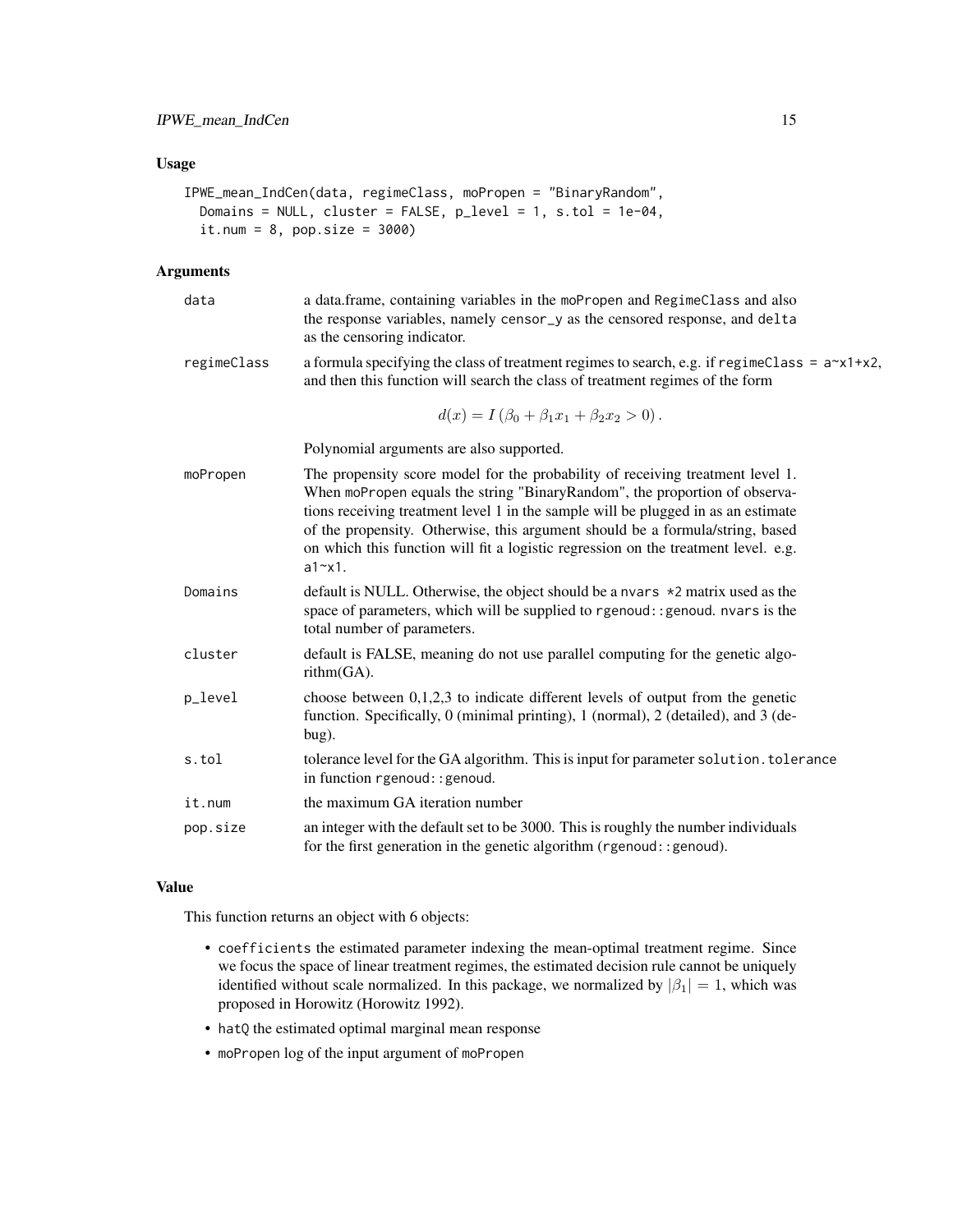- <span id="page-15-0"></span>• regimeClass log of the input argument of regimeClass
- data\_aug Training data with additional columns used in the algorithm. Note that data\_aug is used for plotting of survival function of the censoring time
- survfitCensorTime the estimated survival function of the censoring time

# References

Zhou Y (2018). *Quantile-Optimal Treatment Regimes with Censored Data*. Ph.D. thesis, University of Minnesota.

Horowitz JL (1992). "A smoothed maximum score estimator for the binary response model." *Econometrica: journal of the Econometric Society*, 505–531.

#### Examples

```
GenerateData <- function(n)
{
  x1 <- runif(n, min=-0.5,max=0.5)
  x2 <- runif(n, min=-0.5,max=0.5)
  error <- rnorm(n, sd= 1)
  ph <- exp(-0.5+1*(x1+x2))/(1+exp(-0.5 + 1*(x1+x2)))
  a \leq -rbinom(n = n, size = 1, prob=ph)c < -1.5 + + runif(n = n, min=0, max=2)cmplt_y <- pmin(2+x1+x2 + ax(1 - x1 - x2) + (0.2 + ax(1+x1+x2)) + error, 4.4)censor_y <- pmin(cmplt_y, c)
  delta <- as.numeric(c > cmplt_y)
  return(data.frame(x1=x1,x2=x2,a=a, censor_y = censor_y, delta=delta))
}
n < -400D <- GenerateData(n)
fit1 <- IPWE_mean_IndCen(data = D, regimeClass = a~x1+x2)
```
<span id="page-15-1"></span>IPWE\_Qopt\_DepCen\_general

*Estimate Quantile-optimal Treatment Regime for covariatesdependent random censoring data*

#### Description

This function estimates the Quantile-optimal Treatment Regime for a given quantile level of interest under the assumption that the distribution of censoring time is independent of the set of potential survival times given a set of baseline covariates and treatment actually received.

More specifically, we do stratification by treatment first and then used kernel smoothing to estimate local survival function of censoring time for each treatment group.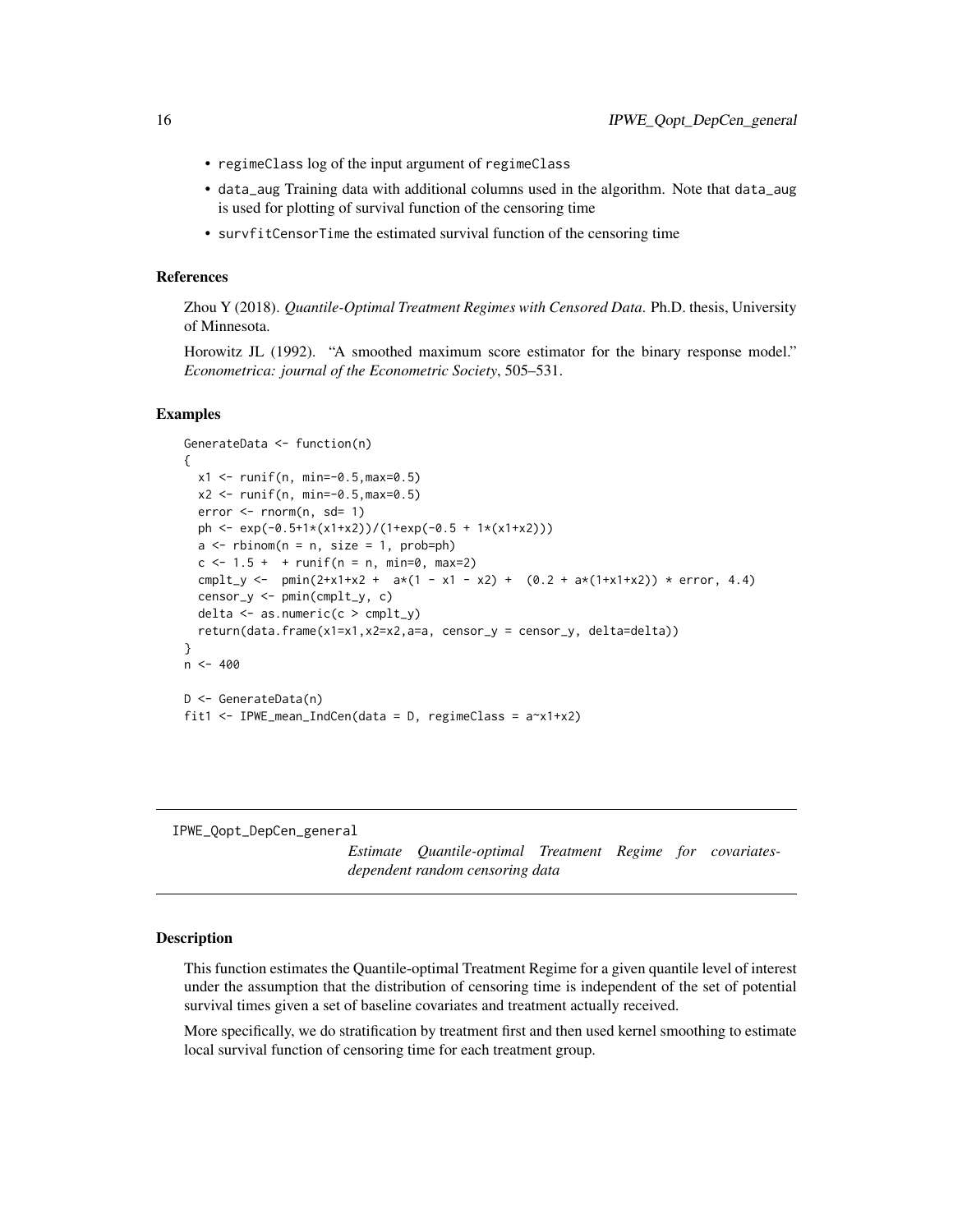# Usage

```
IPWE_Qopt_DepCen_general(data, regimeClass, tau, Domains = NULL, bw,
 moPropen = "BinaryRandom", DepCens = NULL, UseTrueG = FALSE,
  trueG_value = NULL, cluster = FALSE, p</del>level = 1, s.tol = 1e-05,it.num = 8, pop.size = 5000)
```
# Arguments

| data        | raw data.frame                                                                                                                                                                                                                                                                                  |
|-------------|-------------------------------------------------------------------------------------------------------------------------------------------------------------------------------------------------------------------------------------------------------------------------------------------------|
| regimeClass | the class of treatment regimes. e.g., 'txname $\sim x1+x2$ '.                                                                                                                                                                                                                                   |
| tau         | the quantile of interest                                                                                                                                                                                                                                                                        |
| Domains     | default is NULL.                                                                                                                                                                                                                                                                                |
| bw          | the bandwidth of local KM model (e.g. see Wang-wang 2008)                                                                                                                                                                                                                                       |
| moPropen    | an optional string for the working model of treatment assignment                                                                                                                                                                                                                                |
| DepCens     | an optional vector of baseline variable names that the censoring variable depends<br>on. Note that the treatment variable is always treated as dependent with the<br>censoring time. If unspecified (DepCens=NULL), then all variables on the right<br>side of regimeClass are used for DepCens |
| UseTrueG    | logical. Whether the true survival probability of each patient is provided.                                                                                                                                                                                                                     |
| trueG_value | default is NULL. IF UseTrueG=FALSE, trueG_value should be NULL.                                                                                                                                                                                                                                 |
| cluster     | default is FALSE. This can also be an object of the 'cluster' class returned by<br>one of the makeCluster commands in the parallel package or a vector of machine<br>names so rgenoud: genoud can setup the cluster automatically.                                                              |
| p_level     | print level                                                                                                                                                                                                                                                                                     |
| s.tol       | tolerance level                                                                                                                                                                                                                                                                                 |
| it.num      | the maximum iteration number                                                                                                                                                                                                                                                                    |
| pop.size    | the initial population size                                                                                                                                                                                                                                                                     |

```
GenerateData <- function(n)
{
  x1 <- runif(n, min=-0.5,max=0.5)
 x2 \le runif(n, min=-0.5, max=0.5)
 error < -rnorm(n, sd= 1)ph <- exp(-0.5+1*(x1+x2))/(1+exp(-0.5 + 1*(x1+x2)))
  a \leq -rbinom(n = n, size = 1, prob=ph)c \le -1.5 + + runif(n = n, min=0, max=2)cmplt_y <- pmin(2+x1+x2 + ax(1 - x1 - x2) + (0.2 + ax(1+x1+x2)) * error, 4.4)censor_y <- pmin(cmplt_y, c)
  delta \leq as.numeric(c > cmplt_y)
  return(data.frame(x1=x1,x2=x2,a=a, censor_y = censor_y, delta=delta))
}
```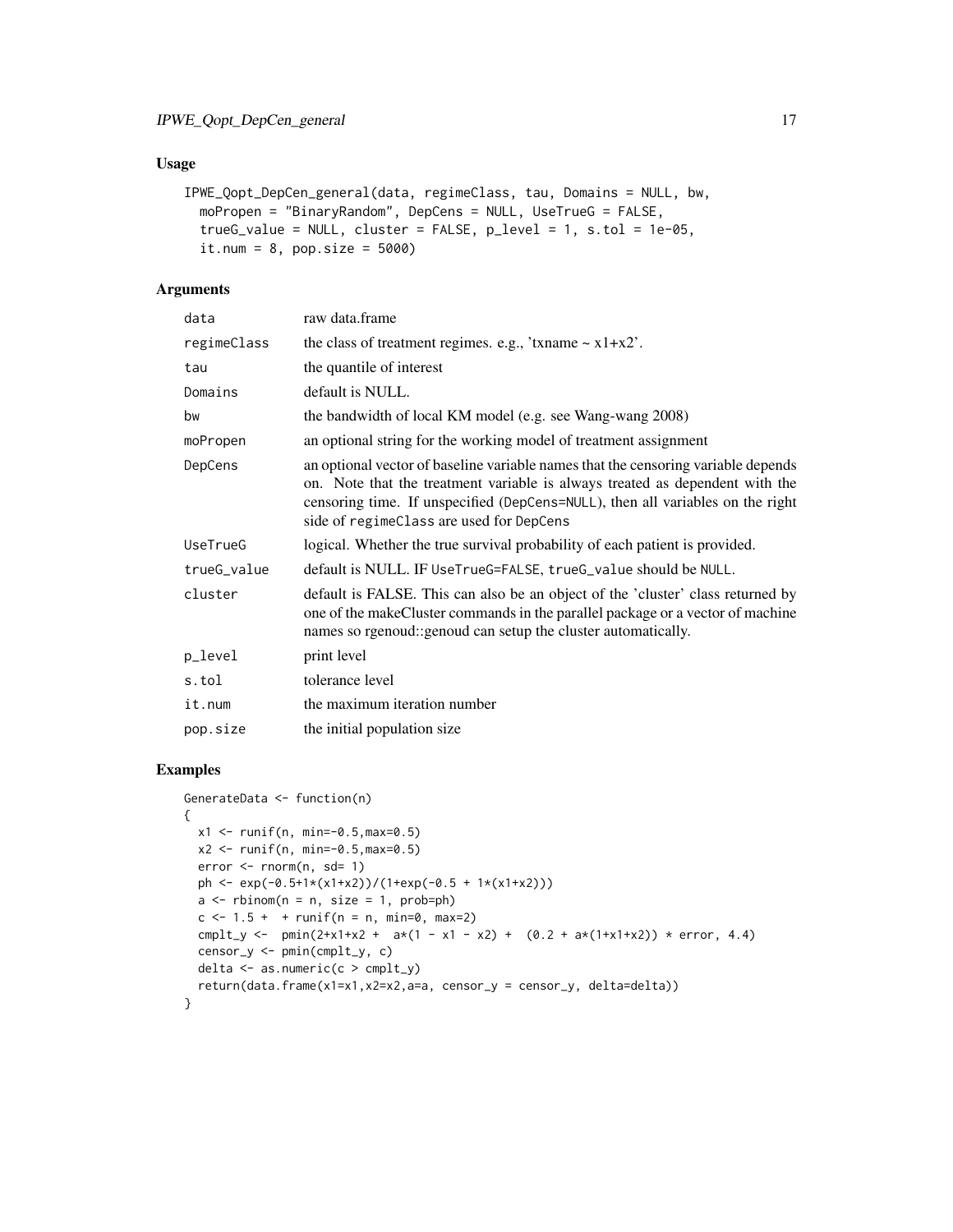```
n < -400data <- GenerateData(n)
fit1 <- IPWE_Qopt_DepCen_general(data = data, regimeClass = a~x1+x2, moPropen = a~x1+x2,
                                 tau = 0.2, bw = 20/n,
                                 pop.size=3000, it.num = 3)
```
<span id="page-17-1"></span>IPWE\_Qopt\_DepCen\_trt *Estimate the Quantile-opt Treatment Regime under the assumption that the censoring time's distribution only depends on treatment level*

#### Description

Here we assume the censoring variable is independent of covariates and potential outcomes given the treatment assignment. For example, if evidence shows that patients at certain treatment level are prone to experience censoring earlier.

# Usage

```
IPWE_Qopt_DepCen_trt(data, regimeClass, tau, moPropen = "BinaryRandom",
  cluster = FALSE, p<sup>l</sup>evel = 1, s.tol = 1e-04, it.num = 8,
 pop.size = 6000)
```
# Arguments

| data        | raw data.frame                                                                                                                                                                                                                                                                                                                                                                                                                             |
|-------------|--------------------------------------------------------------------------------------------------------------------------------------------------------------------------------------------------------------------------------------------------------------------------------------------------------------------------------------------------------------------------------------------------------------------------------------------|
| regimeClass | a formula specifying the class of treatment regimes to search, e.g. if regimeClass = $a \times 1 + x^2$ ,<br>and then this function will search the class of treatment regimes of the form                                                                                                                                                                                                                                                 |
|             | $d(x) = I(\beta_0 + \beta_1 x_1 + \beta_2 x_2 > 0).$                                                                                                                                                                                                                                                                                                                                                                                       |
|             | Polynomial arguments are also supported.                                                                                                                                                                                                                                                                                                                                                                                                   |
| tau         | the quantile of interest                                                                                                                                                                                                                                                                                                                                                                                                                   |
| moPropen    | The propensity score model for the probability of receiving treatment level 1.<br>When moPropen equals the string "BinaryRandom", the proportion of observa-<br>tions receiving treatment level 1 in the sample will be plugged in as an estimate<br>of the propensity. Otherwise, this argument should be a formula/string, based<br>on which this function will fit a logistic regression on the treatment level. e.g.<br>$a1 \sim x1$ . |
| cluster     | default is FALSE, meaning do not use parallel computing for the genetic algo-<br>$rithm(GA)$ .                                                                                                                                                                                                                                                                                                                                             |
| p_level     | choose between $0,1,2,3$ to indicate different levels of output from the genetic<br>function. Specifically, 0 (minimal printing), 1 (normal), 2 (detailed), and 3 (de-<br>$bug)$ .                                                                                                                                                                                                                                                         |
| s.tol       | tolerance level for the GA algorithm. This is input for parameter solution. tolerance<br>in function rgenoud: : genoud.                                                                                                                                                                                                                                                                                                                    |
|             |                                                                                                                                                                                                                                                                                                                                                                                                                                            |

<span id="page-17-0"></span>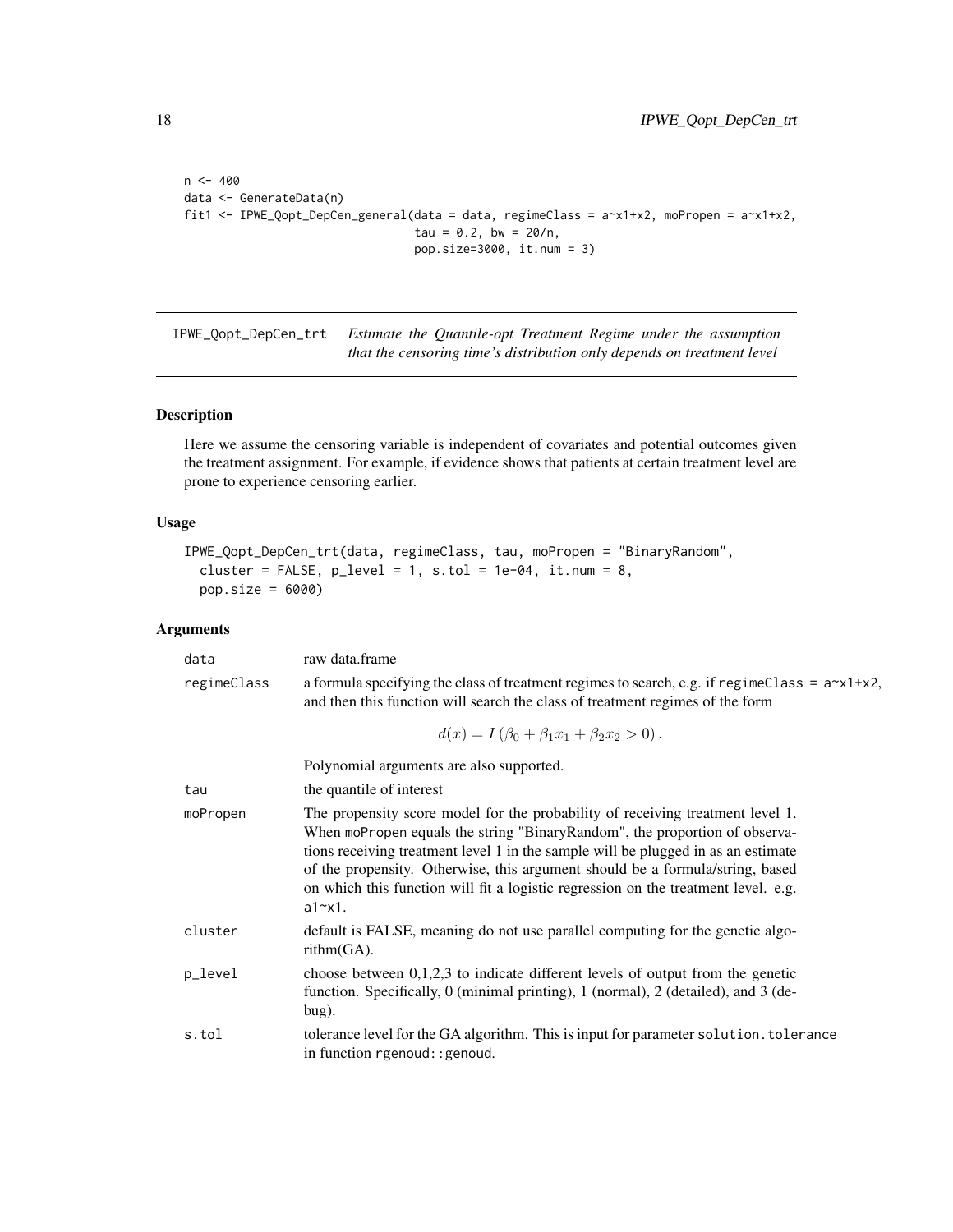<span id="page-18-0"></span>

| it.num   | the maximum GA iteration number                                                    |
|----------|------------------------------------------------------------------------------------|
| pop.size | an integer with the default set to be 3000. This is roughly the number individuals |
|          | for the first generation in the genetic algorithm ( $r$ genoud: : genoud).         |

#### Details

data is a dataframe that contains: a(observed treatment assignment), censor\_y, and delta

#### Examples

```
GenerateData_DepCen_trt <- function(n)
{
 x1 \le runif(n, min=-0.5, max=0.5)
 x2 \le runif(n, min=-0.5, max=0.5)
 error <- rnorm(n, sd= 1)
 ph <- exp(-0.5+1*(x1+x2))/(1+exp(-0.5 + 1*(x1+x2)))
 a \leq -rbinom(n = n, size = 1, prob=ph)c \le -1 + 1 \times a + \text{runif}(n = n, \text{min=0}, \text{max=2})# distribution of `c' depends on treatment level `a'
 cmplt_y <- pmin(2+x1+x2 + a*(1 - x1 - x2) + (0.2 + a*(1+x1+x2)) * error, 4.4)
 censor_y <- pmin(cmplt_y, c)
 delta \leq as.numeric(c > cmplt_y)
 return(data.frame(x1=x1,x2=x2,a=a, censor_y = censor_y, delta=delta))
}
n < -400data <- GenerateData_DepCen_trt(n)
fit1 <- IPWE_Qopt_DepCen_trt(data = data, regimeClass = a~x1+x2, moPropen = a~x1+x2,
                                  tau = 0.2
```
<span id="page-18-1"></span>IPWE\_Qopt\_DTR\_IndCen *Function to estimate the two-stage quantile-optimal dynamic treatment regime for censored data: the independent censoring Case*

#### Description

This function inplements the estimator of two-stage quantile-optimal treatment regime with censored outcome by inverse probability of weighting, which is proposed in Chapter 3 of (Zhou 2018). We assume the censoring is independent of everything else, including the treatment covariates, and potential outcomes.

Specifically, we do grid search on the sign of the coefficient for the first non-intercept variables in stage 1 and stage 2 and apply genetic algorithm on the remaining coeffients simultaneously. So if stage one has d1 covariates excluding the intercept, stage two has d2, the resulting coefficient has dimension d1+d2+2.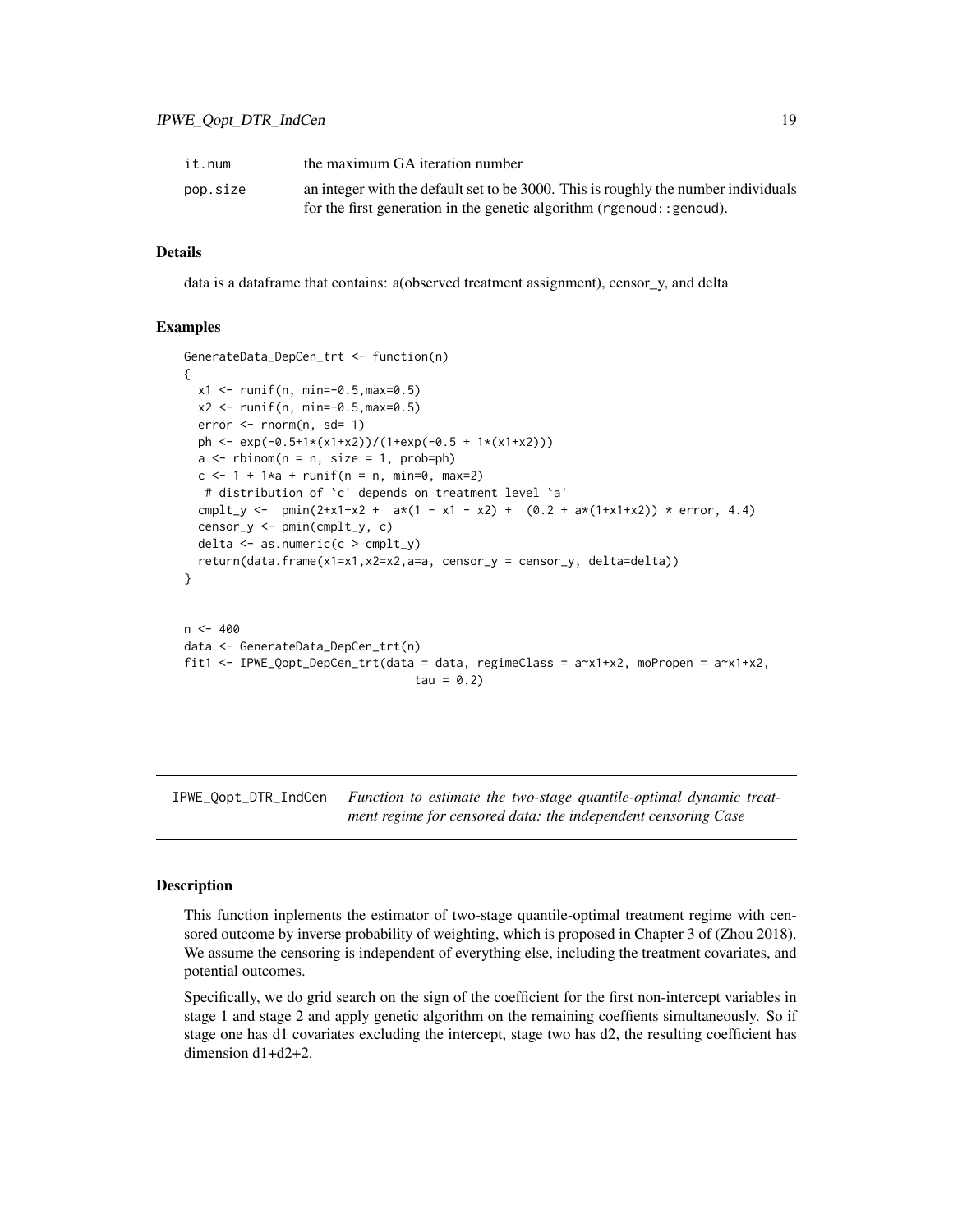# <span id="page-19-0"></span>Usage

```
IPWE_Qopt_DTR_IndCen(data, tau, regimeClass.stg1, regimeClass.stg2,
  s_Diff_Time = 1, moPropen1 = "BinaryRandom",
 moPropen2 = "BinaryRandom", sign_beta1.stg1 = NULL,
 sign_beta1.stg2 = NULL, Penalty.level = 0, s.tol = 1e-06,
  it.num = 4, max = TRUE, Domains1 = NULL, Domains2 = NULL,
  cluster = FALSE, p\_level = 1, pop.size = 10000)
```
# Arguments

| data             | a data.frame, containing variables in the moPropen and RegimeClass and also<br>the response variables, namely censor_y as the censored response, and delta<br>as the censoring indicator.                                                                                                                                                                         |
|------------------|-------------------------------------------------------------------------------------------------------------------------------------------------------------------------------------------------------------------------------------------------------------------------------------------------------------------------------------------------------------------|
| tau              | a value between 0 and 1. This is the quantile of interest.                                                                                                                                                                                                                                                                                                        |
| regimeClass.stg1 |                                                                                                                                                                                                                                                                                                                                                                   |
|                  | a formula specifying the class of treatment regimes for the first stage. For de-<br>tails of the general formulation of a linear treatment regime see regimeClass in<br>IPWE_Qopt_IndCen.                                                                                                                                                                         |
| regimeClass.stg2 |                                                                                                                                                                                                                                                                                                                                                                   |
|                  | a formula specifying the class of treatment regimes for the second stage                                                                                                                                                                                                                                                                                          |
| s_Diff_Time      | Numeric. The fixed length of time between the first stage treatment and the<br>second stage treatment                                                                                                                                                                                                                                                             |
| moPropen1        | the first stage propensity score model. Default is "BinaryRandom".                                                                                                                                                                                                                                                                                                |
| moPropen2        | the second stage propensity score model. Default is "BinaryRandom".                                                                                                                                                                                                                                                                                               |
| sign_beta1.stg1  |                                                                                                                                                                                                                                                                                                                                                                   |
|                  | Is sign of the coefficient for the first non-intercept variable for the first stage<br>known? Default is NULL, meaning user does not have contraint on the sign;<br>FALSE if the coefficient for the first continuous variable is fixed to be $-1$ ; TRUE<br>if 1. We can make the search space discrete because we employ $ \beta_1  = 1$ scale<br>normalizaion. |
| sign_beta1.stg2  |                                                                                                                                                                                                                                                                                                                                                                   |
|                  | Default is NULL. Similar to sign_beta1.stg1.                                                                                                                                                                                                                                                                                                                      |
| Penalty.level    | 0: stop if the marginal quantiles cannot be further optimized; 1: continue the<br>search among treatment regimes with with same value for the TR with the small-<br>est intended proportion of treatment.                                                                                                                                                         |
| s.tol            | tolerance level for the GA algorithm. This is input for parameter solution. tolerance<br>in function rgenoud: : genoud.                                                                                                                                                                                                                                           |
| it.num           | the maximum GA iteration number                                                                                                                                                                                                                                                                                                                                   |
| max              | logical. TRUE if the goal is maximization of the quantile. FALSE is the goal is<br>minimization of the quantile.                                                                                                                                                                                                                                                  |
| Domains1         | This is optional. If not NULL, please provide the two-column matrix for the<br>searching range of coeffients in stage one. The coefficient taking value of posi-<br>tive/negative one should not be included.                                                                                                                                                     |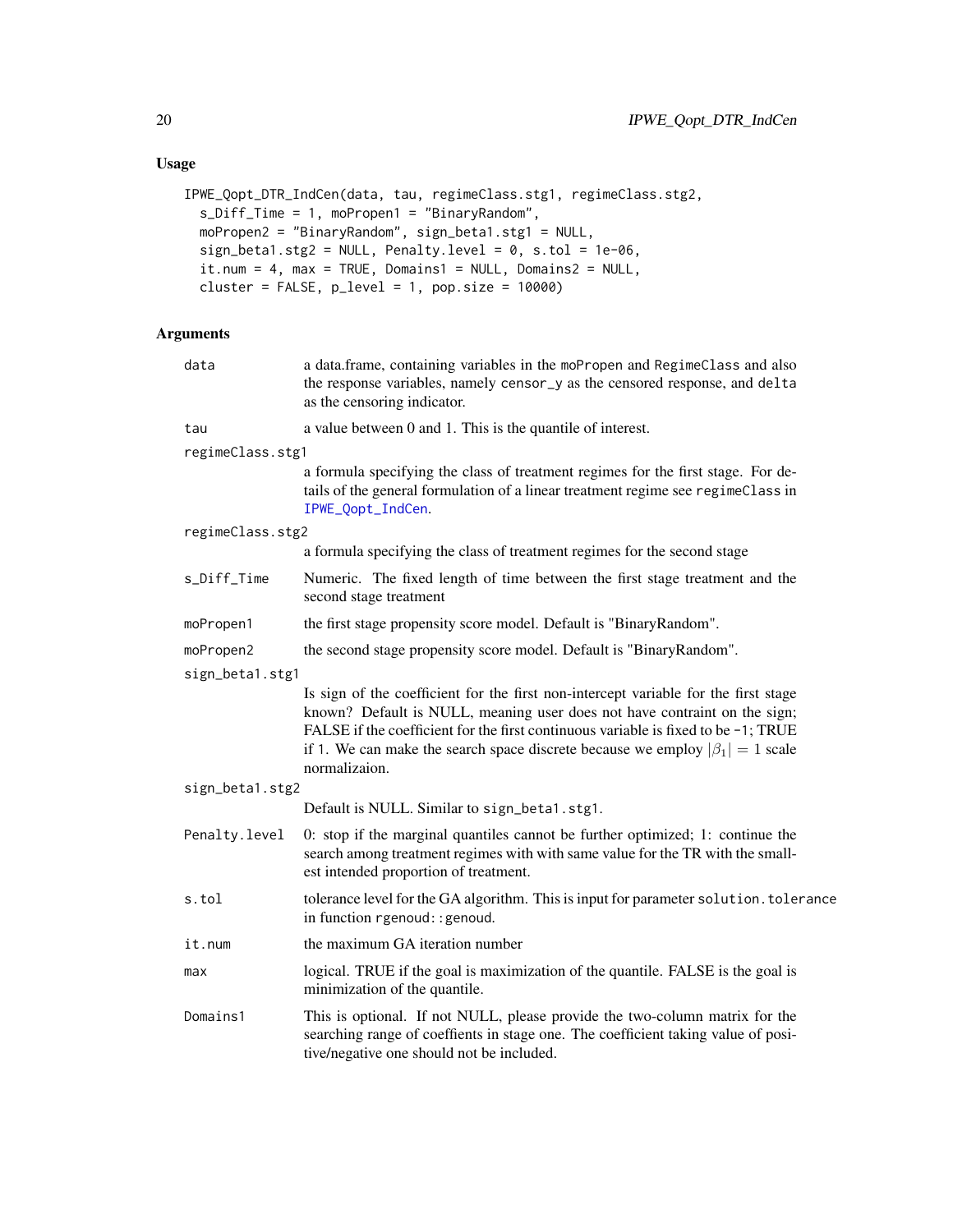<span id="page-20-0"></span>

| Domains2 | This is optional. If not NULL, please provide the two-column matrix for the<br>searching range of coeffients in stage two. The coefficient taking value of posi-<br>tive/negative one should not be included. |
|----------|---------------------------------------------------------------------------------------------------------------------------------------------------------------------------------------------------------------|
| cluster  | default is FALSE, meaning do not use parallel computing for the genetic algo-<br>$rithm(GA)$ .                                                                                                                |
| p_level  | choose between $0,1,2,3$ to indicate different levels of output from the genetic<br>function. Specifically, 0 (minimal printing), 1 (normal), 2 (detailed), and 3 (de-<br>$bug)$ .                            |
| pop.size | an integer with the default set to be 3000. This is roughly the number individuals<br>for the first generation in the genetic algorithm (rgenoud: : genoud).                                                  |

# Details

In our setting, if a subject was censored or had experienced the event of interest before s\_Diff\_Time units of time had elapsed after the first stage of treatment, s/he would not be eligible to receive a second stage treatment.

# Author(s)

Yu Zhou, <zhou0269@umn.edu>

#### References

Zhou Y (2018). *Quantile-Optimal Treatment Regimes with Censored Data*. Ph.D. thesis, University of Minnesota.

# Examples

```
D <- simJLSDdata(400, case="a")
fit_2stage <-IPWE_Qopt_DTR_IndCen(data=D, tau= 0.3, regimeClass.stg1 = a0~x0,
                     regimeClass.stg2 = a1~x1,
                     sign_beta1.stg1 = FALSE,
                     sign_beta1.stg2 = FALSE)
```
<span id="page-20-1"></span>IPWE\_Qopt\_IndCen *Function to estimate the quantile-optimal treatment regime: the independent censoring Case*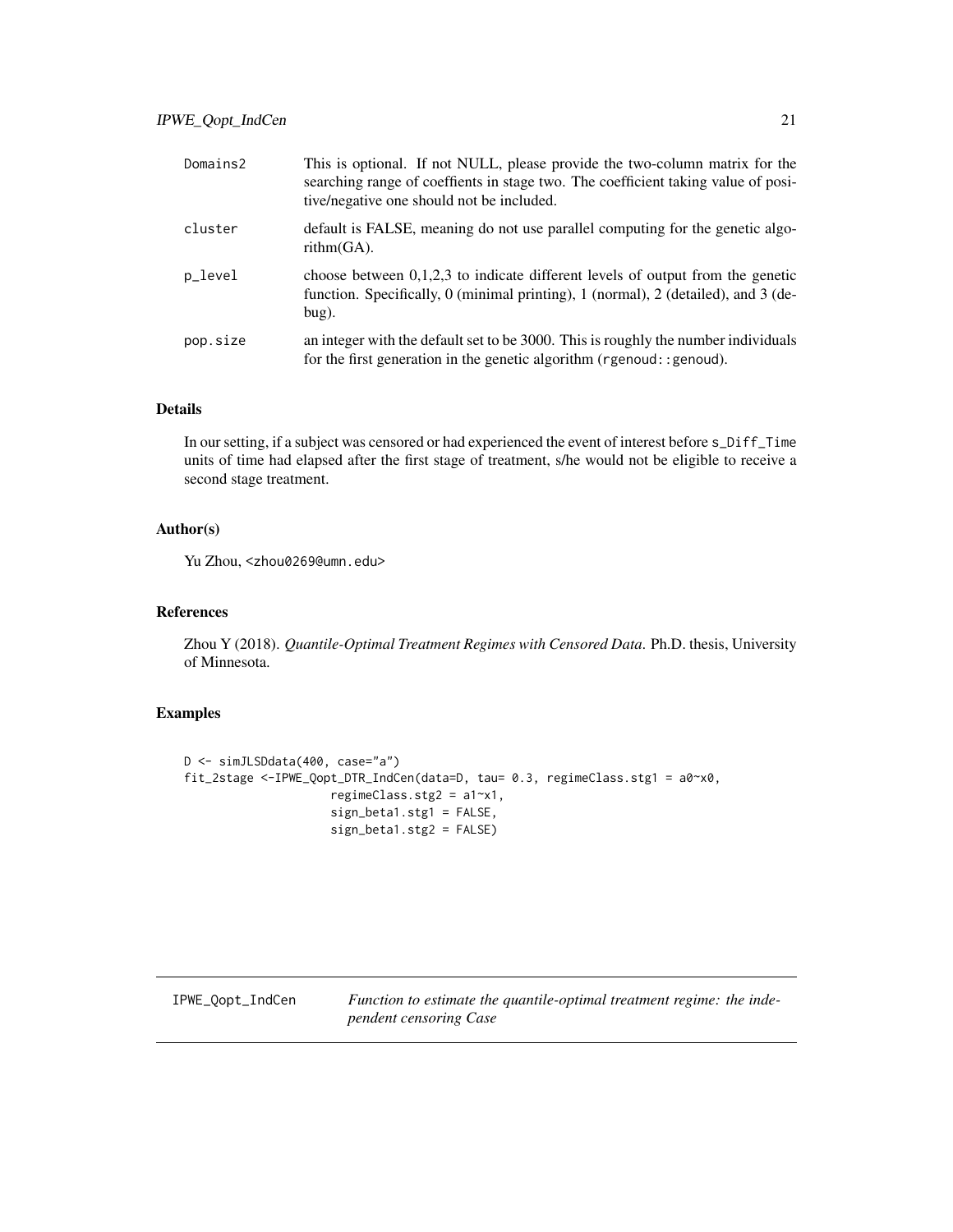# Description

This function implements the estimation method proposed in Chapter 2 of (Zhou 2018). It estimates the quantile-optimal treatment regime for a given quantile level of interest from a single-stage clinical randomized experiment or a single-stage observational study under the independent censoring assumption. In other words, we estimate the parameters indexing the quantile-optimal treatment regime.

Our assumption of independent censoring means the distribution of the censoring time is the same conditional on baseline covariates, treatment group and the two potential survival times.

# Usage

```
IPWE_Qopt_IndCen(data, regimeClass, tau, moPropen = "BinaryRandom",
 Domains = NULL, cluster = FALSE, p<sup>l</sup>evel = 1, s.tol = 1e-04,
  it.num = 8, pop.size = 6000, sign_beta1 = NULL,
  Penalty.level = 0)
```
# Arguments

| data        | a data.frame, containing variables in the moPropen and RegimeClass and also<br>the response variables, namely censor_y as the censored response, and delta<br>as the censoring indicator.                                                                                                                                                                                                                                                  |
|-------------|--------------------------------------------------------------------------------------------------------------------------------------------------------------------------------------------------------------------------------------------------------------------------------------------------------------------------------------------------------------------------------------------------------------------------------------------|
| regimeClass | a formula specifying the class of treatment regimes to search, e.g. if regime Class = $a^x \times 1 + x^2$ ,<br>and then this function will search the class of treatment regimes of the form                                                                                                                                                                                                                                              |
|             | $d(x) = I(\beta_0 + \beta_1 x_1 + \beta_2 x_2 > 0).$                                                                                                                                                                                                                                                                                                                                                                                       |
|             | Polynomial arguments are also supported.                                                                                                                                                                                                                                                                                                                                                                                                   |
| tau         | a value between 0 and 1. This is the quantile of interest.                                                                                                                                                                                                                                                                                                                                                                                 |
| moPropen    | The propensity score model for the probability of receiving treatment level 1.<br>When moPropen equals the string "BinaryRandom", the proportion of observa-<br>tions receiving treatment level 1 in the sample will be plugged in as an estimate<br>of the propensity. Otherwise, this argument should be a formula/string, based<br>on which this function will fit a logistic regression on the treatment level. e.g.<br>$a1 \sim x1$ . |
| Domains     | default is NULL. Otherwise, the object should be a nvars $\star$ 2 matrix used as the<br>space of parameters, which will be supplied to rgenoud: : genoud.                                                                                                                                                                                                                                                                                 |
| cluster     | default is FALSE, meaning do not use parallel computing for the genetic algo-<br>$rithm(GA)$ .                                                                                                                                                                                                                                                                                                                                             |
| p_level     | choose between $0,1,2,3$ to indicate different levels of output from the genetic<br>function. Specifically, 0 (minimal printing), 1 (normal), 2 (detailed), and 3 (de-<br>bug).                                                                                                                                                                                                                                                            |
| s.tol       | tolerance level for the GA algorithm. This is input for parameter solution. tolerance<br>in function rgenoud: : genoud.                                                                                                                                                                                                                                                                                                                    |
| it.num      | the maximum GA iteration number                                                                                                                                                                                                                                                                                                                                                                                                            |
| pop.size    | an integer with the default set to be 3000. This is roughly the number individuals<br>for the first generation in the genetic algorithm (rgenoud:: genoud).                                                                                                                                                                                                                                                                                |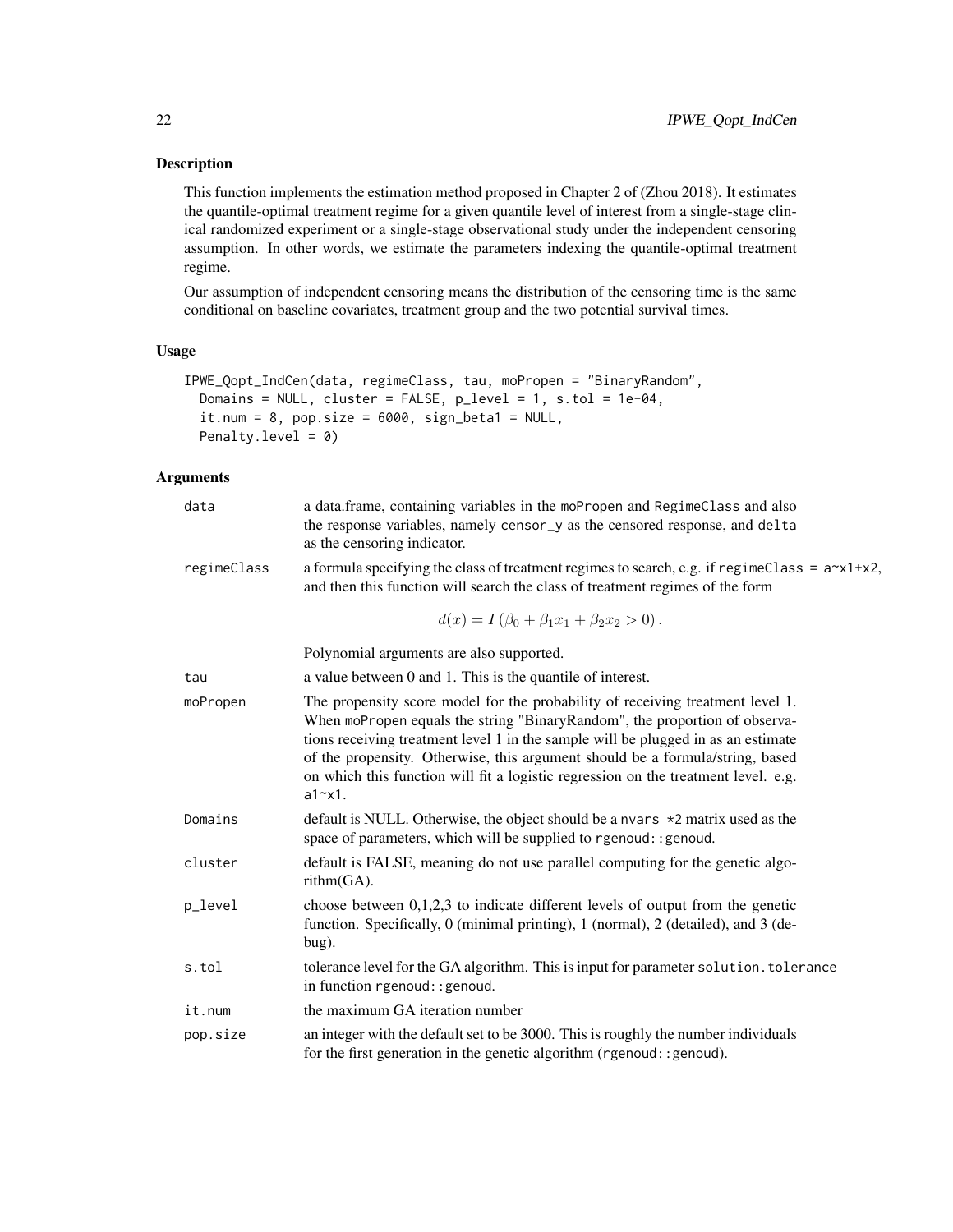| sign_beta1 | logical. Default is NULL. FALSE if the coefficient for the first continuous vari-<br>able is fixed to be negative one; TRUE if positive one.                                                                            |
|------------|-------------------------------------------------------------------------------------------------------------------------------------------------------------------------------------------------------------------------|
|            | Penalty level 0: stop if the marginal quantiles cannot be further optimized; 1: continue the<br>search among treatment regimes with with same value for the TR with the small-<br>est intended proportion of treatment. |

# Details

The input argument data is the dataframe that contains:

- 1. a observed treatment assignment
- 2. censor\_y the censored response variable
- 3. delta the censoring indicator

The naming of these three columns should be strict.

Note that this function currently only works for scenarios in which treatment is binary.

#### References

Zhou Y (2018). *Quantile-Optimal Treatment Regimes with Censored Data*. Ph.D. thesis, University of Minnesota.

Horowitz JL (1992). "A smoothed maximum score estimator for the binary response model." *Econometrica: journal of the Econometric Society*, 505–531.

```
GenerateData <- function(n)
{
  x1 <- runif(n, min=-0.5,max=0.5)
  x2 \le runif(n, min=-0.5, max=0.5)
  error < -rnorm(n, sd= 1)ph <- exp(-0.5+1*(x1+x2))/(1+exp(-0.5 + 1*(x1+x2)))
  a \leq -rbinom(n = n, size = 1, prob=ph)c < -1 + 1*a + runif(n = n, min=0, max=2)cmplt_y <- pmin(2+x1+x2 + ax(1 - x1 - x2) + (0.2 + ax(1+x1+x2)) + error, 4.4)censor_y <- pmin(cmplt_y, c)
  delta \leq as.numeric(c > cmplt_y)
  return(data.frame(x1=x1,x2=x2,a=a, censor_y = censor_y, delta=delta))
}
n <- 400
data <- GenerateData(n)
fit1 <- IPWE_Qopt_IndCen(data = data, regimeClass = a-x1+x2, tau=0.25)
# We can used the returned model to visualize the Kaplan-meier
# estimate of survival function of the censoring time variable,
# justified by the independent censoring assumption.
library(survminer)
ggsurvplot(fit1$survfitCensorTime, data=fit1$data_aug, risk.table = TRUE)
```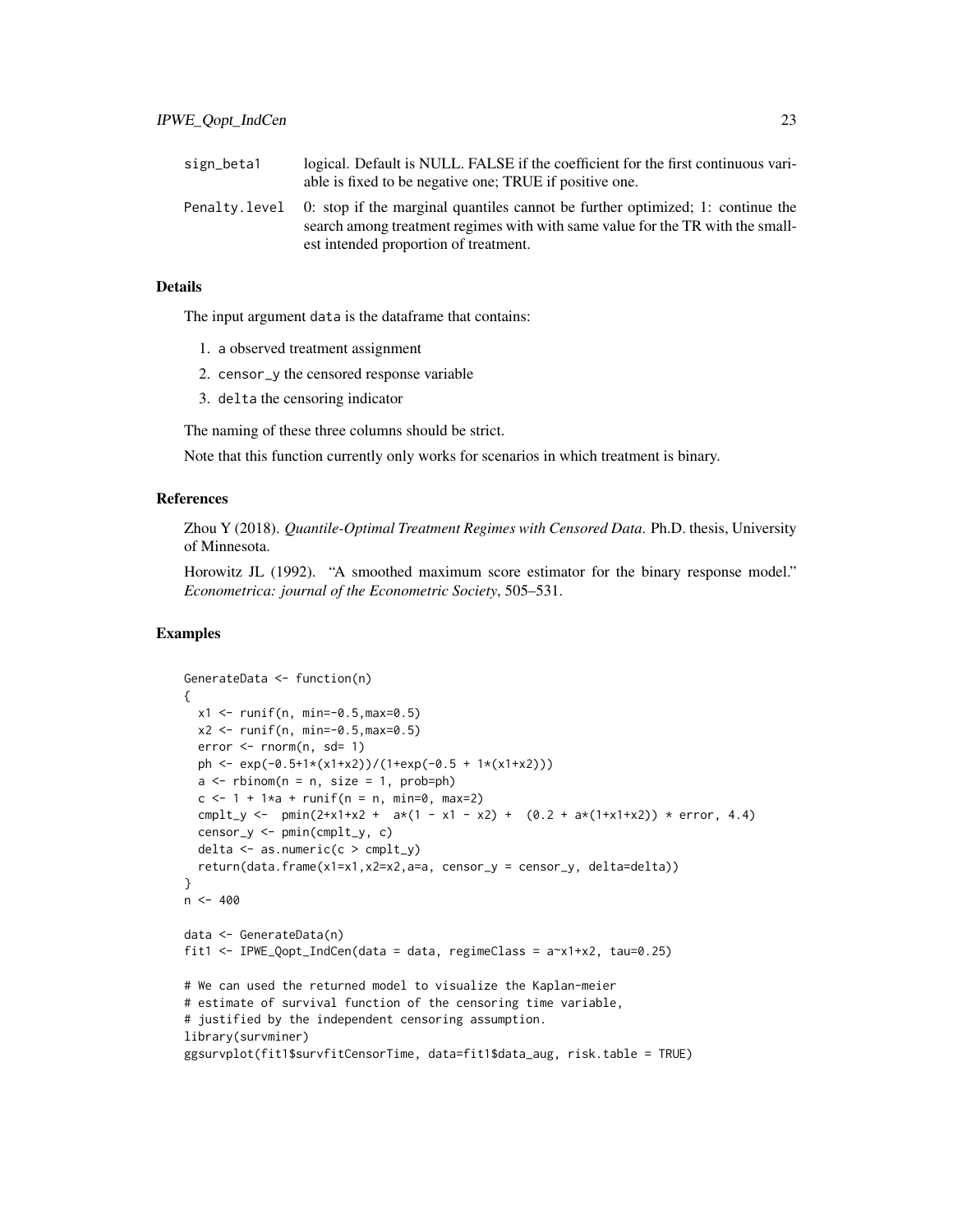# <span id="page-23-1"></span><span id="page-23-0"></span>LocalKM *Kernel-based Local Kaplan-Meier Estimator*

# Description

This is the local KM estimator customized for this library to run in batch mode. It returns the estimated conditional survival probabilities given a user specified set of covariate names that the survival time depends on, a.k.a  $F(T > y_0 \mid x_0)$ .

More specifically, for uncensored data points, we return (1 - [tauhat\\_func\(](#page-25-1))). If the observed data point is censored, then this function returns value -1 as a flag meaning we cannot .

# Usage

LocalKM(D, bw, NamesCov)

# **Arguments**

| D        | a data.frame with column censor_y, column delta, and additional covaraites.    |
|----------|--------------------------------------------------------------------------------|
| bw       | the bandwidth parameter                                                        |
| NamesCov | the vector of column names in data.frame D such that the survival time depends |
|          | on.                                                                            |

# Value

A vector of estimated conditional survival probability evaluated at the observed actual survival time on the same individual

```
GenerateData <- function(n)
{
  x1 \le runif(n, min=-0.5, max=0.5)
  x2 \le runif(n, min=-0.5, max=0.5)
  error < -rnorm(n, sd= 1)ph <- exp(-0.5+1*(x1+x2))/(1+exp(-0.5 + 1*(x1+x2)))
  a \leq r \operatorname{binom}(n = n, \text{ size } = 1, \text{ prob=ph})c \le -1.5 + + runif(n = n, min=0, max=2)cmplt_y <- pmin(2+x1+x2 + ax(1 - x1 - x2) + (0.2 + ax(1+x1+x2)) + error, 4.4)censor_y <- pmin(cmplt_y, c)
  delta \leq as.numeric(c > cmplt_y)
  return(data.frame(x1=x1,x2=x2,a=a, censor_y = censor_y, delta=delta))
}
n < - 20D <- GenerateData(n)
```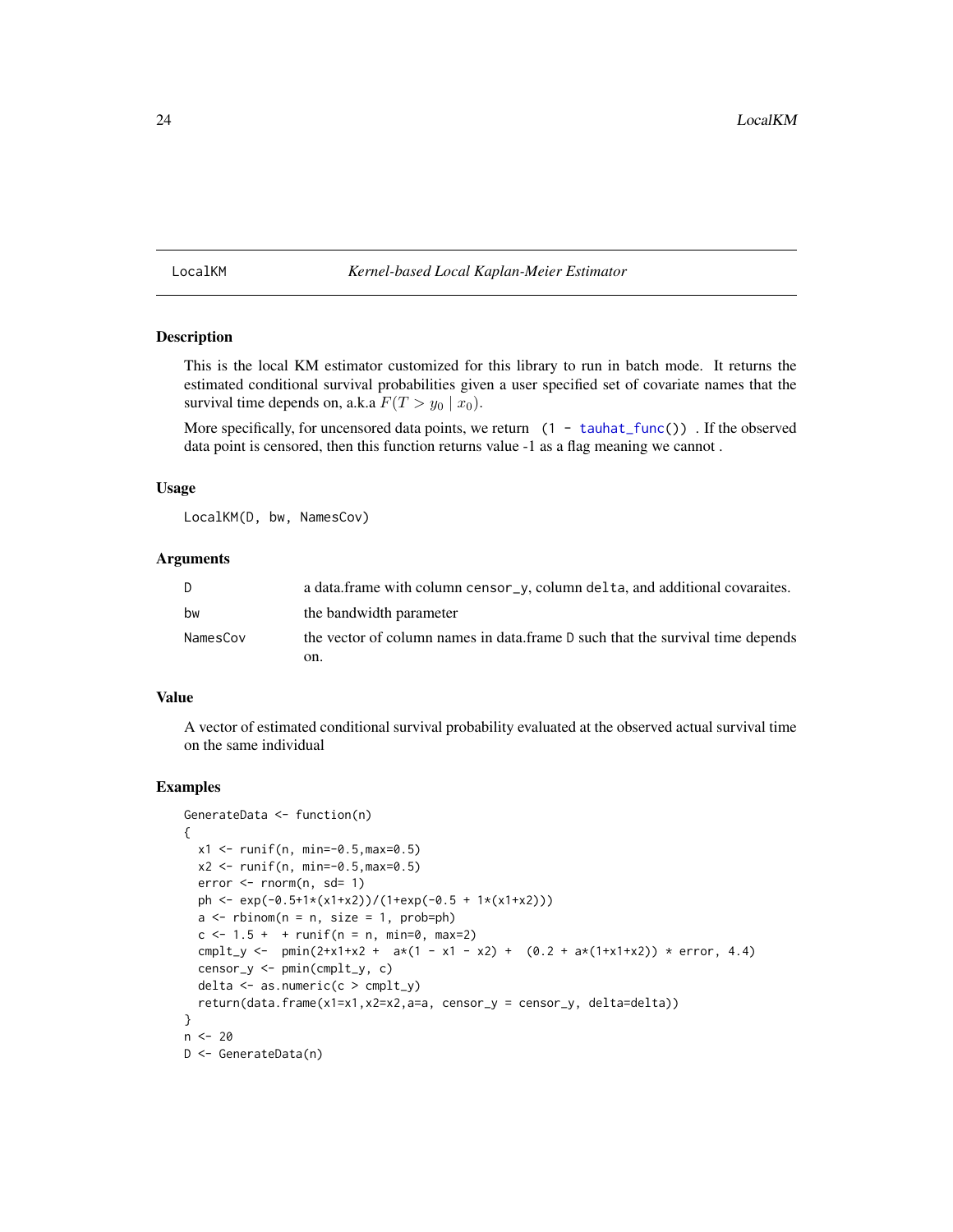#### <span id="page-24-0"></span>simJLSDdata 25

```
mean_hat <- LocalKM(D, 5, c("x1","x2"))
```
simJLSDdata *Function to generate simulation data from a sequentially randomized experiment designed in (Jiang et al. 2017)*

# Description

Function to generate simulation data from a sequentially randomized experiment designed in (Jiang et al. 2017)

#### Usage

```
simJLSDdata(n, case = "a", s_Diff_time = 1, C_max = 5,Censored = TRUE, fix_x0_value = NULL)
```
# Arguments

| n            | sample size                                                                                                                                                                 |
|--------------|-----------------------------------------------------------------------------------------------------------------------------------------------------------------------------|
| case         | string. One of "a", "b", "c", corresponding to three models.                                                                                                                |
| s_Diff_Time  | Numeric. Default is 1. This is the length of time between two stages of treatment                                                                                           |
| $C_{max}$    | Numeric. Default is 5. This the upper bound of the uniform distribution of the<br>censoring time variable. Changing this value shifts the overall censoring rate<br>easily. |
| Censored     | Boolean. Default is TRUE. Whether the data has censoring or not. If TRUE, all<br>survival time would not be censored at all in the returned data.                           |
| fix_x0_value | Numeric. Default is Null. If supplied, it will generate simulated data with a<br>fixed value, fix_x0_value, of the univariate baseline covarate.                            |

# Details

This generative model is proposed in (Jiang et al. 2017), Section 5, the second example. It uniformly defined three sets of conditional distributions of the survival times given the observable covariates at each stage within the same framework.

All three models satisfy the independent censoring assumption.

#### Value

This function returns a data.frame with simulated subject trajectories.

- x0 the baseline covariate, always observable at relative time point 0;
- a0 the observed first-stage treatment level at relative time point 0;
- x1 an updated covariate observable to the relative time point s\_Diff\_Time, when the a second stage treatment is scheduled
- a1 the observed second-stage treatment level at relative time point s\_Diff\_Time.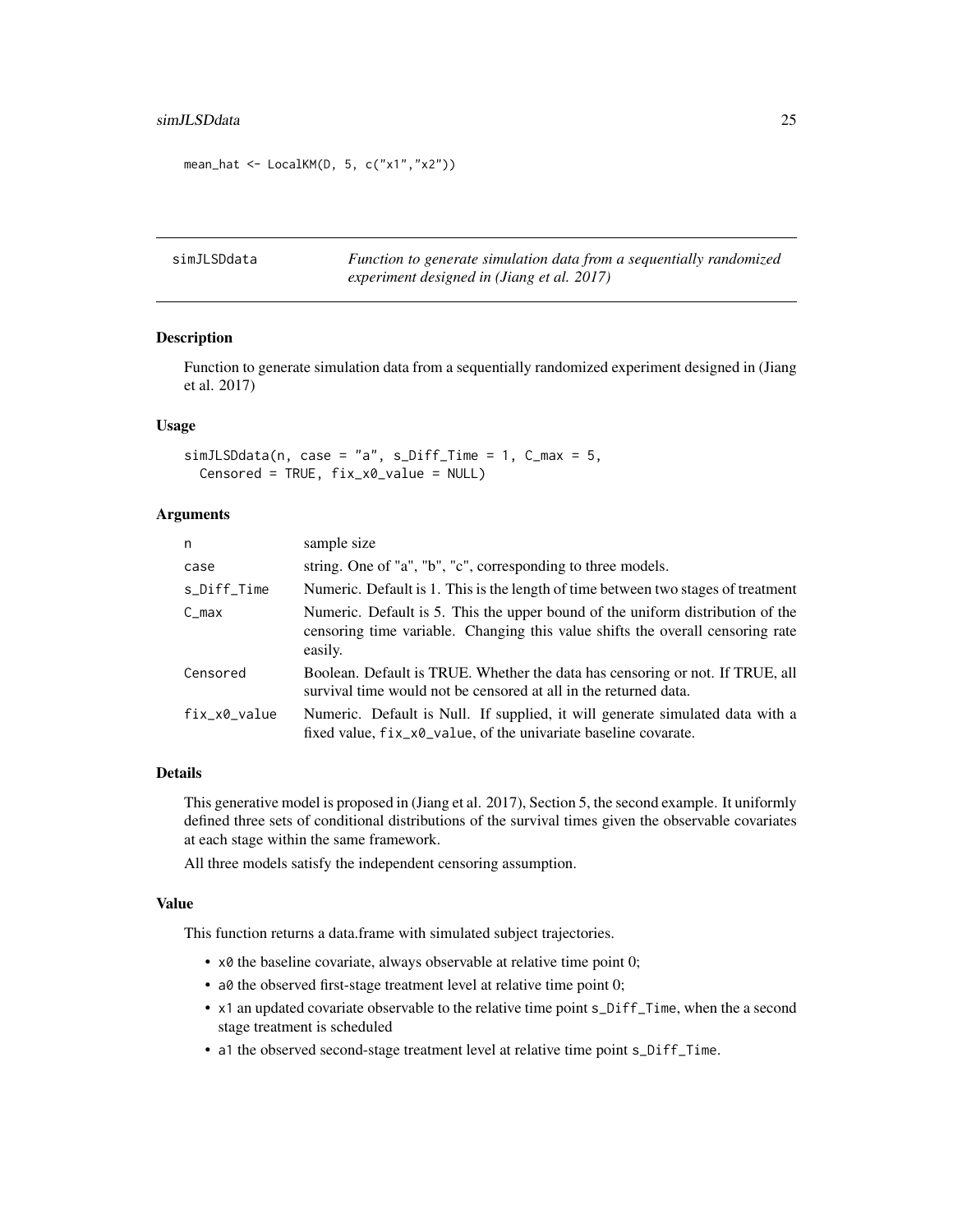#### <span id="page-25-0"></span>References

Jiang R, Lu W, Song R, Davidian M (2017). "On estimation of optimal treatment regimes for maximizing t-year survival probability." *Journal of the Royal Statistical Society: Series B (Statistical Methodology)*, 79(4), 1165–1185.

#### Examples

dataA <- simJLSDdata(500,case="a") dataB <- simJLSDdata(500,case="b") dataC <- simJLSDdata(500,case="c")

<span id="page-25-1"></span>tauhat\_func *Kernel-based Local Kaplan-Meier Estimator for the Conditional Probability of the Survival Time*

# Description

This function estimates the value of

 $F(T \leq y_0 | x_0),$ 

the conditional cumulative distribution function of a survival time T given covaraites vector  $x_0$  at value  $y_0$ . This estimator is described in detail in (Wang and Wang 2009).

#### Usage

tauhat\_func(y0, x0, z, x, delta, bw)

# Arguments

| y0    | the vector of censored outcome of a single observation                                                                                                      |
|-------|-------------------------------------------------------------------------------------------------------------------------------------------------------------|
| x0    | the vector of given covariate of a single observation                                                                                                       |
| z     | observed vector of response variable from observed data                                                                                                     |
| x     | the observed matrix of covariates, the dimension is # of observations by number<br>of covariates. Note that the vector of ones should NOT be included in x. |
| delta | the vector of censoring indicators                                                                                                                          |
| bw    | the scalar bandwidth parameter in kernel                                                                                                                    |

# Details

For cases with multivariate covariates, we adopted a product kernel. For example, in the bivariate case we use

 $K(x_1, x_2) = K_1(x_1)K_2(x_2),$ 

where  $K_1$  and  $K_2$  are both biquadratickernel functions.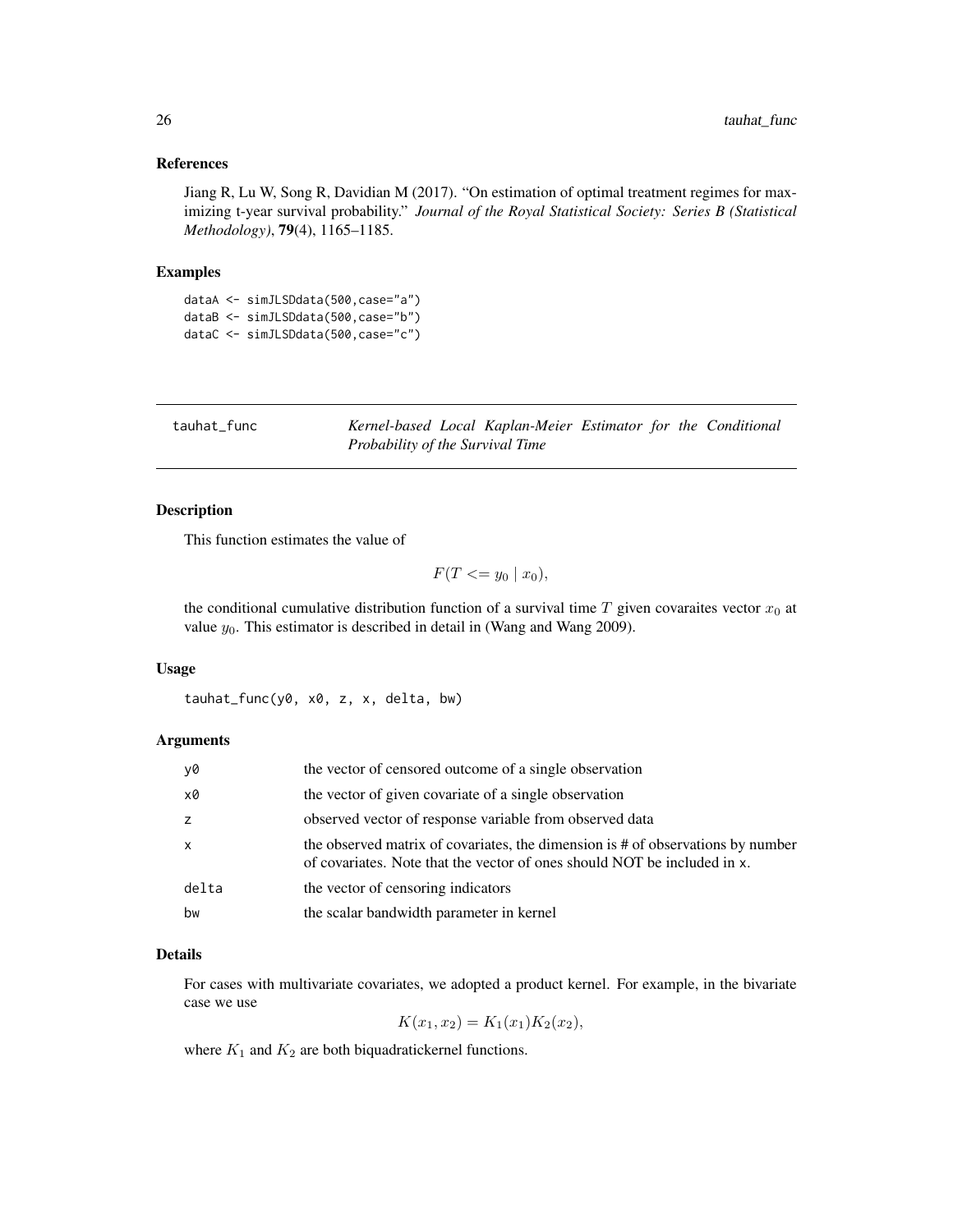# tauhat\_func 27

# References

Wang HJ, Wang L (2009). "Locally weighted censored quantile regression." *Journal of the American Statistical Association*, 104(487), 1117–1128.

```
tauhat_func(y0=10, x0=c(2,3), z=c(10, 12, 11),
            x=matrix(c(1,1,2,2,3,3), nrow=3, byrow=TRUE),
            delta=c(1,1,0), bw=10)
```